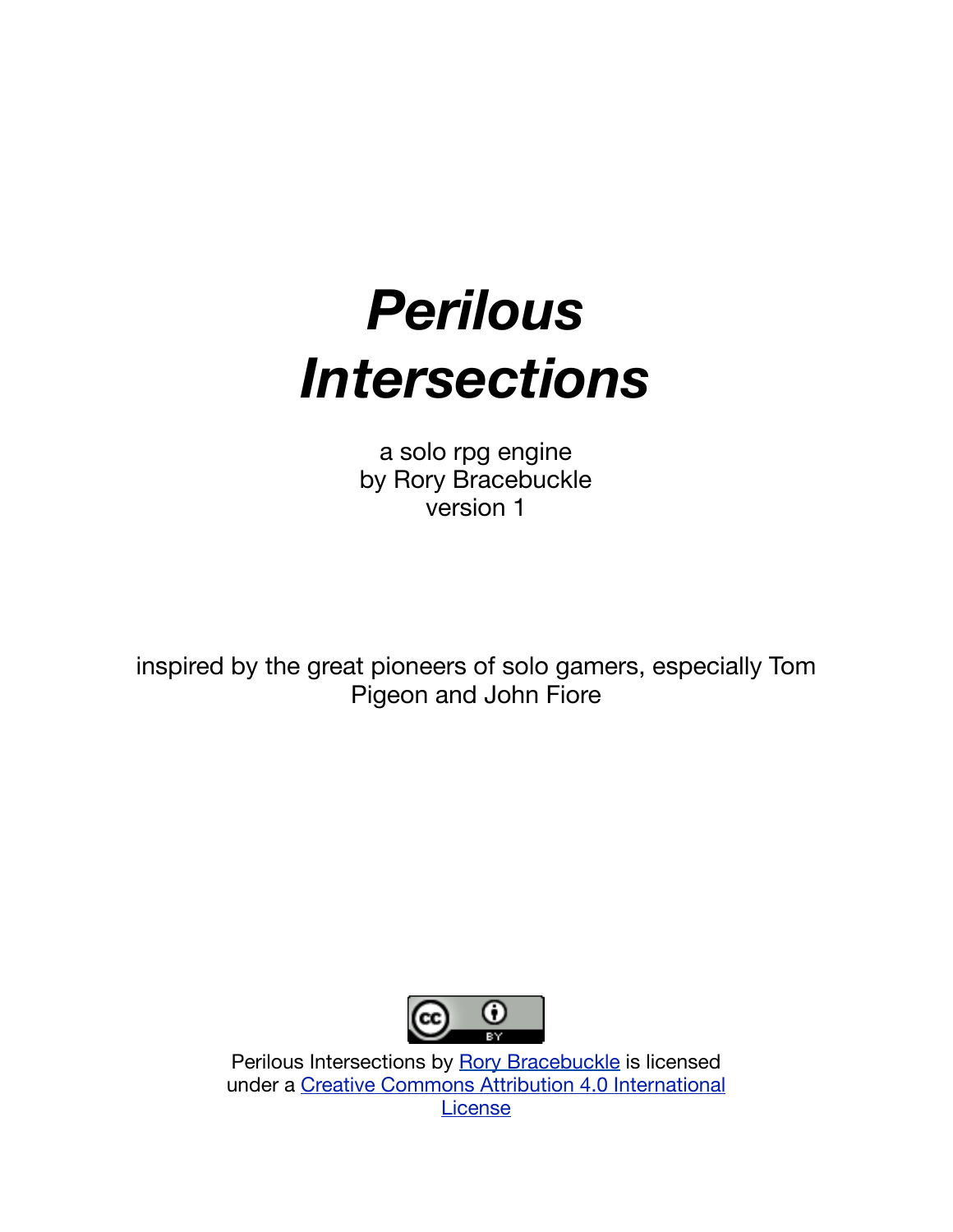#### **Contents**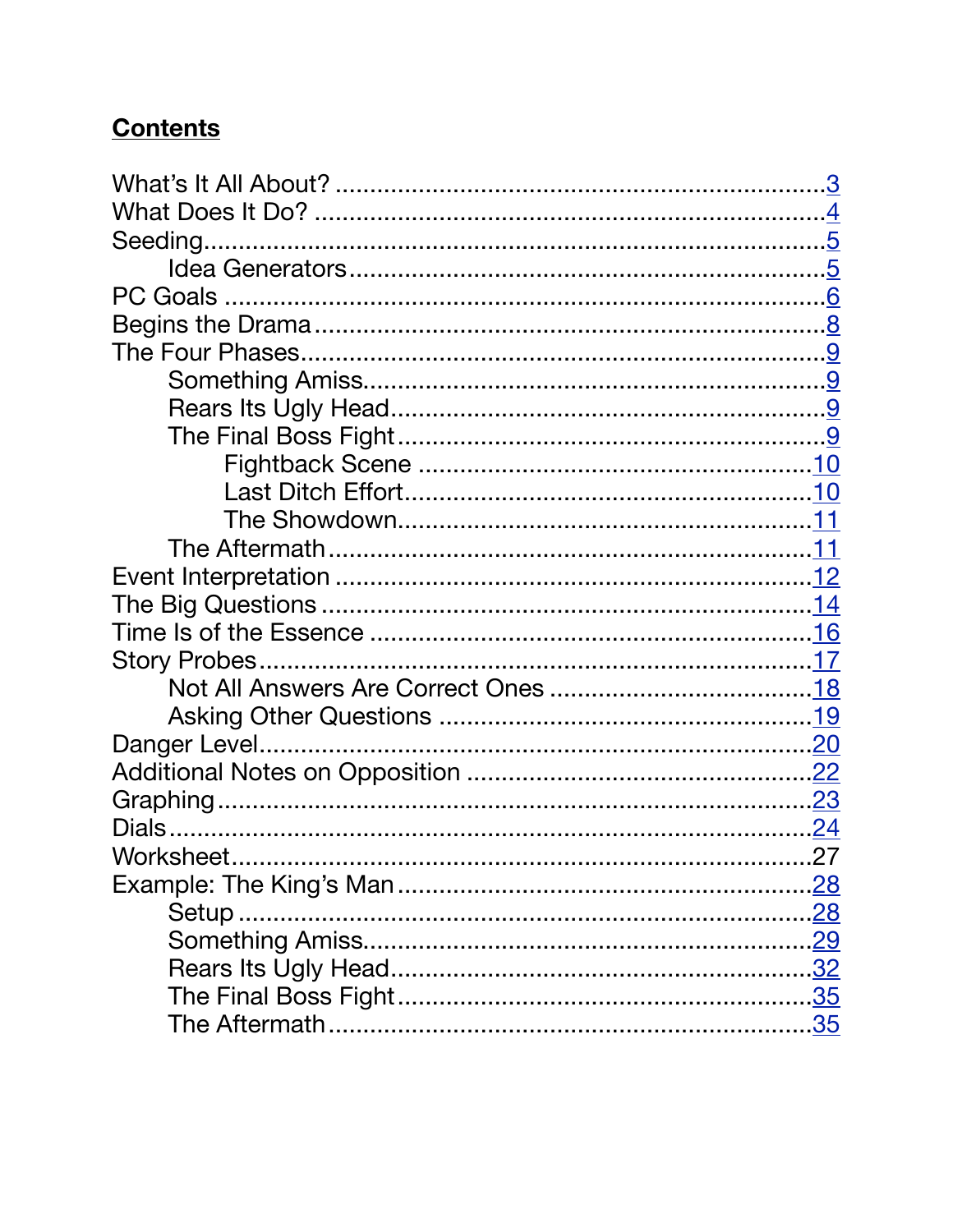## <span id="page-2-0"></span>**What's It All About?**

*Perilous Intersections* is a lightweight engine to power your solitaire roleplaying game adventures. It works by directing you to answer the *Big Questions* that brings a hero into conflict with a setting's threat. It keeps some measure of surprise while the emergent plot provides resistance to the protagonist's motivations. It works best with characters that have strong motivations and are action-driven. It can work in tandem with any existing RPG system, and is interactive, responding to the PC's efforts to counter the main antagonist, making her choices matter.

At the heart of this solo engine are *intersections*. An *intersection* is a particular method of interpretation whereby one runs a random idea prompt through a filter. This filter always provides a "push" on the PC's goals and motivations, and sometimes against her directly. It is similar to some novelists' plot tools, in which unexpected story events cause a deflection of the protagonist's chosen course. Thinking of any adventure like a line (or the oft disparaged "railroading" technique in traditional tabletop roleplaying games), this will cause the course to change, creating lots of twists and turns in the plot structure. It can (and often will) cause some serious shifts in the PC's perspective as things are revealed not to be what they first seemed.

*Perilous Intersections* also has a timing mechanism that brings urgency to the scenario and demands resolution. Like any similar solo engine (Mythic GM Emulator, the 9Q's, and many other great indie games), it relies heavily upon proper interpretation of random prompts and cues. Largely intended as a solo engine, it can be used in a group setting, giving a collaborative approach to a *GM-full* multi-player structure, similar to the Mythic GM Emulator.

Largely, this engine provides a method for scene framing with mechanics for allowing and removing the solitaire player's narrative control, and for making his choices meaningful.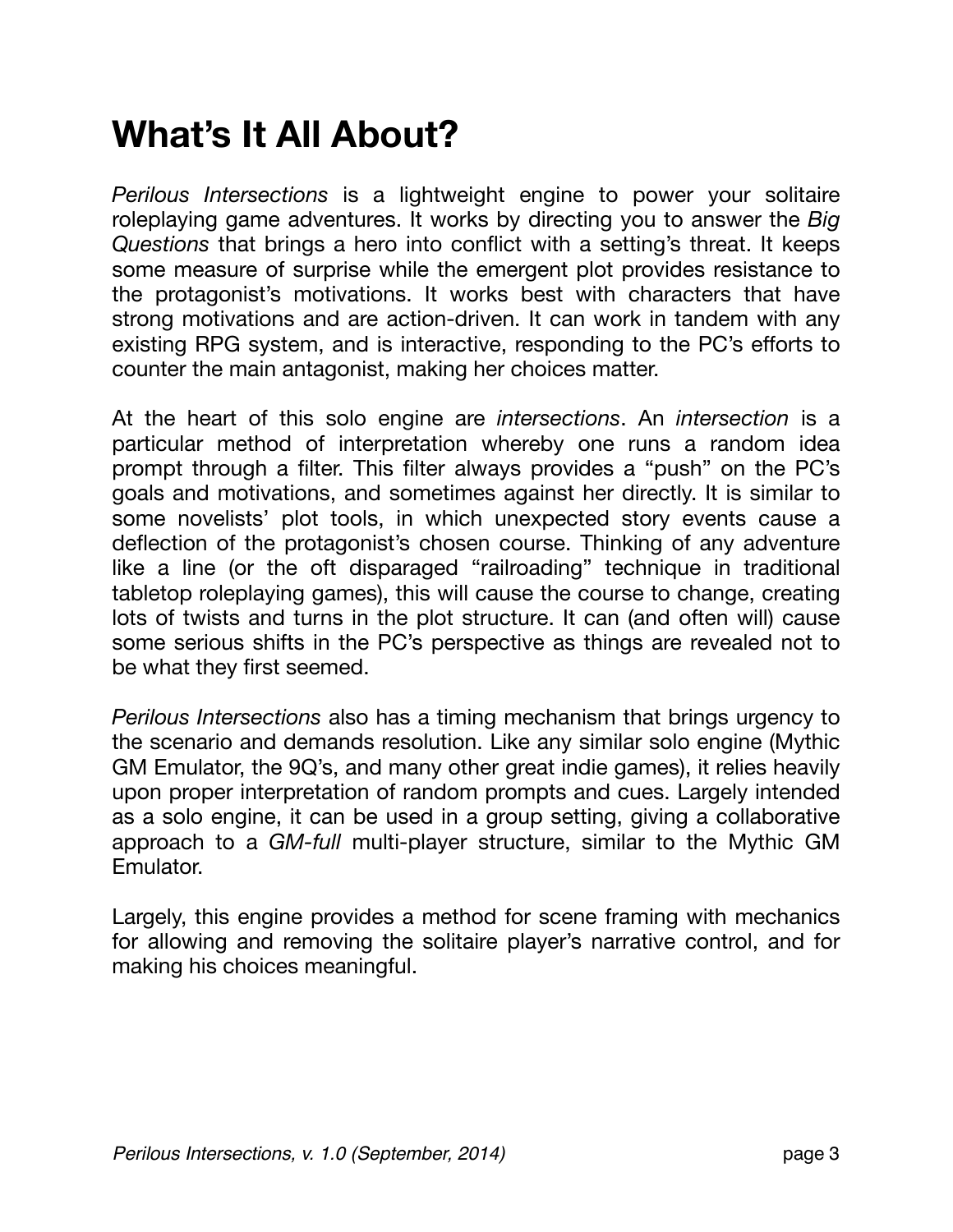## <span id="page-3-0"></span>**What Does It Do?**

As said before, *Perilous Intersections* is largely a scene framing structure. However, it's loose. What it should do is allow a bit of a back and forth between the player and the mechanics. Certain actions and rolls will make the PC's actions, choices, and inquiries matter, and actually grant the player some measure of narrative license. When these actions fail or go awry, the system will "push back" against the player's initial desires.

Many solo engines or GM-replacement systems provide charts for the players to consult or roll against so that it feels like someone else giving you creative input. *Perilous Intersections* not vastly different. With previously published systems, many players have debated how much of the impetus comes from the solo engine versus what the player had in mind from the beginning. Ofttimes, relying more on the engine to determine things may produce more threads that may wander too far from their original path, or produce results do not seem logical, or even wander into territory in which the player has no interest to follow. In *Perilous Intersections*, the player *is* given the license to provide narrative detail, and the system may prompt that at times from the player. When things do not go to the PC's liking, *Perilous Intersections* will demand an interpretation of the idea that is as counter to the first thing that came into the player's head. However, by and large, the player is free to toy with themes and aspects of play that he finds interesting.

*Perilous Intersections* will also provide a framework for dynamic action and scenes that will push with greater acceleration, and, in the end, produce an improvised but complete plot line with logical motivations by NPCs.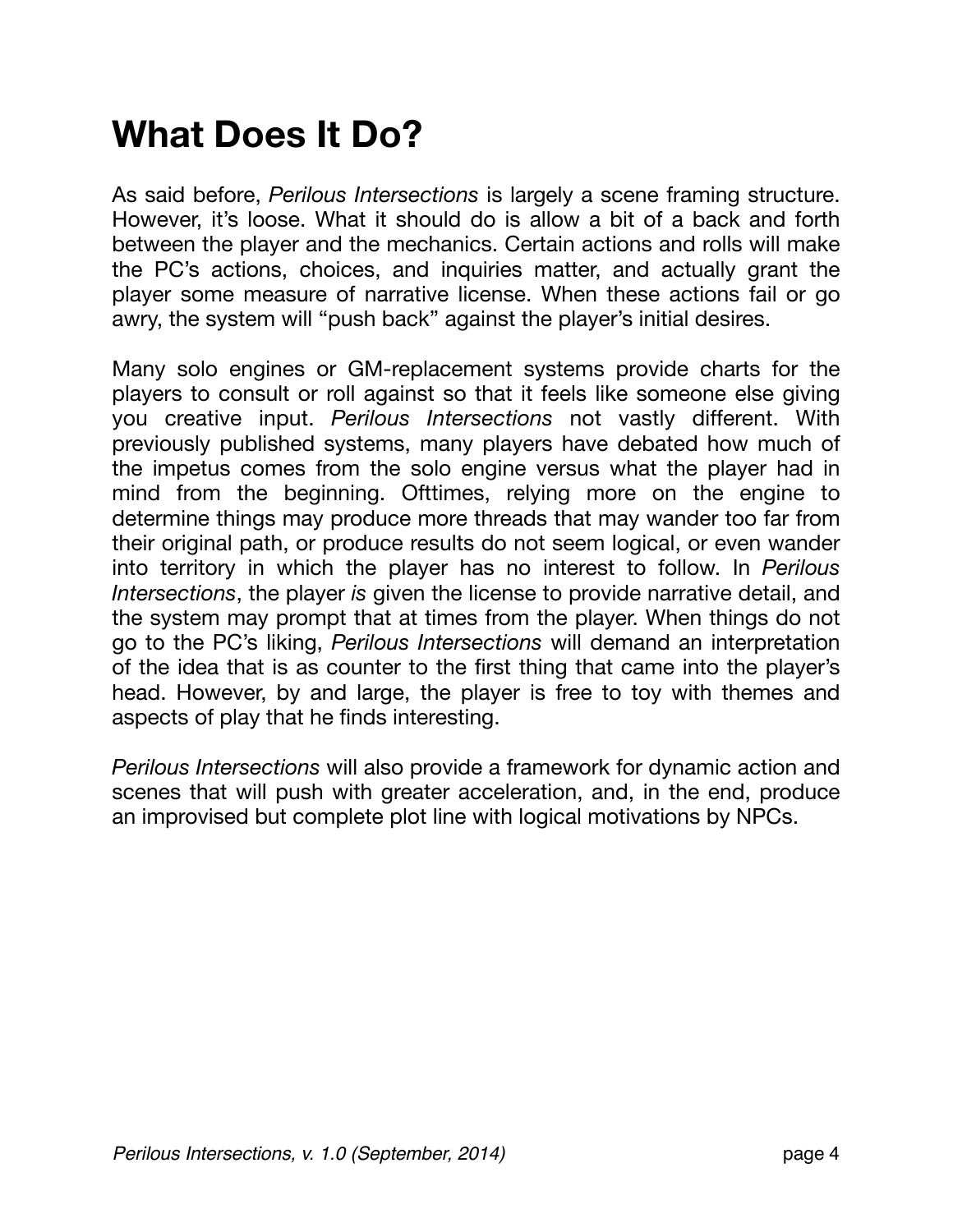## <span id="page-4-0"></span>**Seeding**

First of all, using any *idea generator* (see below), draw five to nine words, images, icons, or phrases. The number of ideas you choose will impact the length and difficulty of your scenario. You will do nothing with them just yet. Look at them and let them stew in your head. If you know you want to include a few special items, you can seed a few of those without the need to randomly draw. Some examples of pre-determined seeds might be, *"I want my adventure to be about fur-clad ice giants and crystal balls"*, *"I like WWI biplanes and giant gorillas"*, or *"oases and mirages are cool!"*. Even pre-existing backstory elements that you'd like to see come to play can work. Create at least half of your ideas from random input. We'll call these idea elements *Seeds*.

Why list them all now? *Perilous Intersections* is not strictly all about random prompts to generate scenes. A good part of the system is built around player choices. Having a pre-determined list allows you to pick choice ones. Using *intersections*, it still will not result in scene setups that might first come to mind. Running the prompt through the *intersection* filter, the result will still not be identical to a player's first inkling.

#### <span id="page-4-1"></span>**Idea Generators**

Here are a few idea generators worth checking out. Most idea generators will be icons, pictures, words, or even a combination. Even having a dictionary present and finding a random word or definition can be meaningful.

- 1. [Rory's Story Cubes](http://www.storycubes.com/)
- 2. The Event Meaning generator in Word Mill's [Mythic GM Emulator](http://www.mythic.wordpr.com/page14/page9/page9.html)
- 3. The word and image creator on [Idea Generator](http://ideagenerator.creativitygames.net/)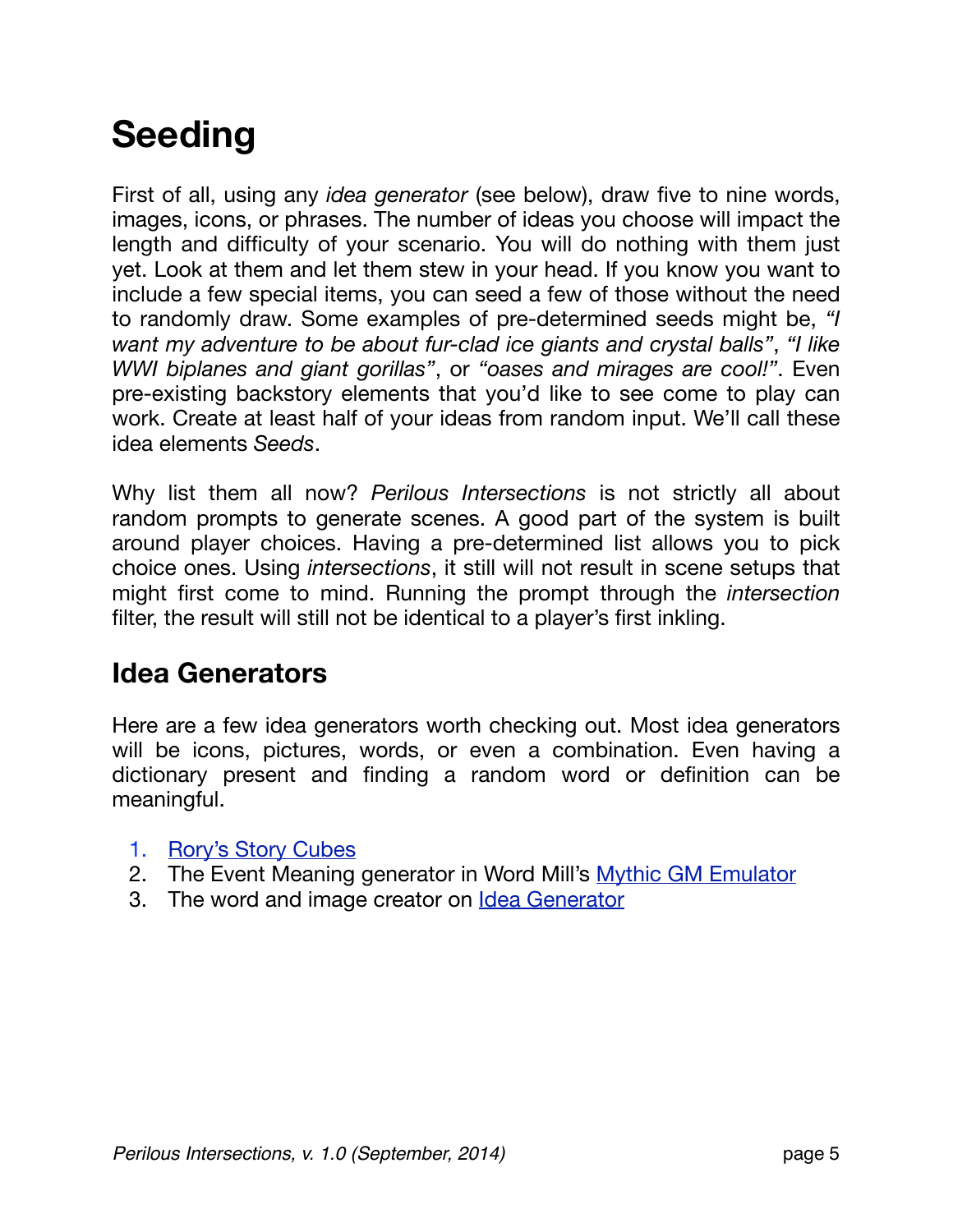## <span id="page-5-0"></span>**PC Goals**

Second, your hero needs something to do. If you are good coming up with ideas, go ahead and state a simple sentence of what your character's current task/goal/or motivation is. This thing will most likely be scaled to a single adventure; however, it might be more grand. Examples could be, *"James has been tasked by the Postmaster General with resolving the postal strike in Jackson Hole"* or *"Fabian the Bold seeks to undermine his nemesis, the Archduke Xavier Ribaldi"*.

If you're like me, sometimes you need some ideas to get the ball rolling. Here's a generic mission builder to help you fashion a reason for being proactive:

- 1. Draw two or three new things with your *idea generator* (not to be confused with those you drew for your *Seeds*).
- 2. Infer an *intersection* between these elements and come up with a problem that might put the two elements at odds with each other a problem about which the protagonist would be concerned. For example, if the image of an apple and a tree is drawn, perhaps there is a shortage of carts in the village to drive produce from the orchards to the market.
- 3. Next, pick or roll a d6 to answer what the character's role is:
	- Support the character's role is secondary to other major players
	- Escort the character must accompany the main means of achieving the objective for protection (or social company, or whatever)
	- Seek and Destroy something needs to be eliminated from the game world
	- Rescue/Recover classic damsel in distress kind of stuff
	- Reconnaissance spy missions!
	- Intercept someone or something is going to cause trouble somewhere where it shouldn't; make sure it doesn't happen
- 4. If needed, determine if the character's stance is aggressive/active or defensive/reactive.
- 5. Put it all together to determine your character's *raison d'être*.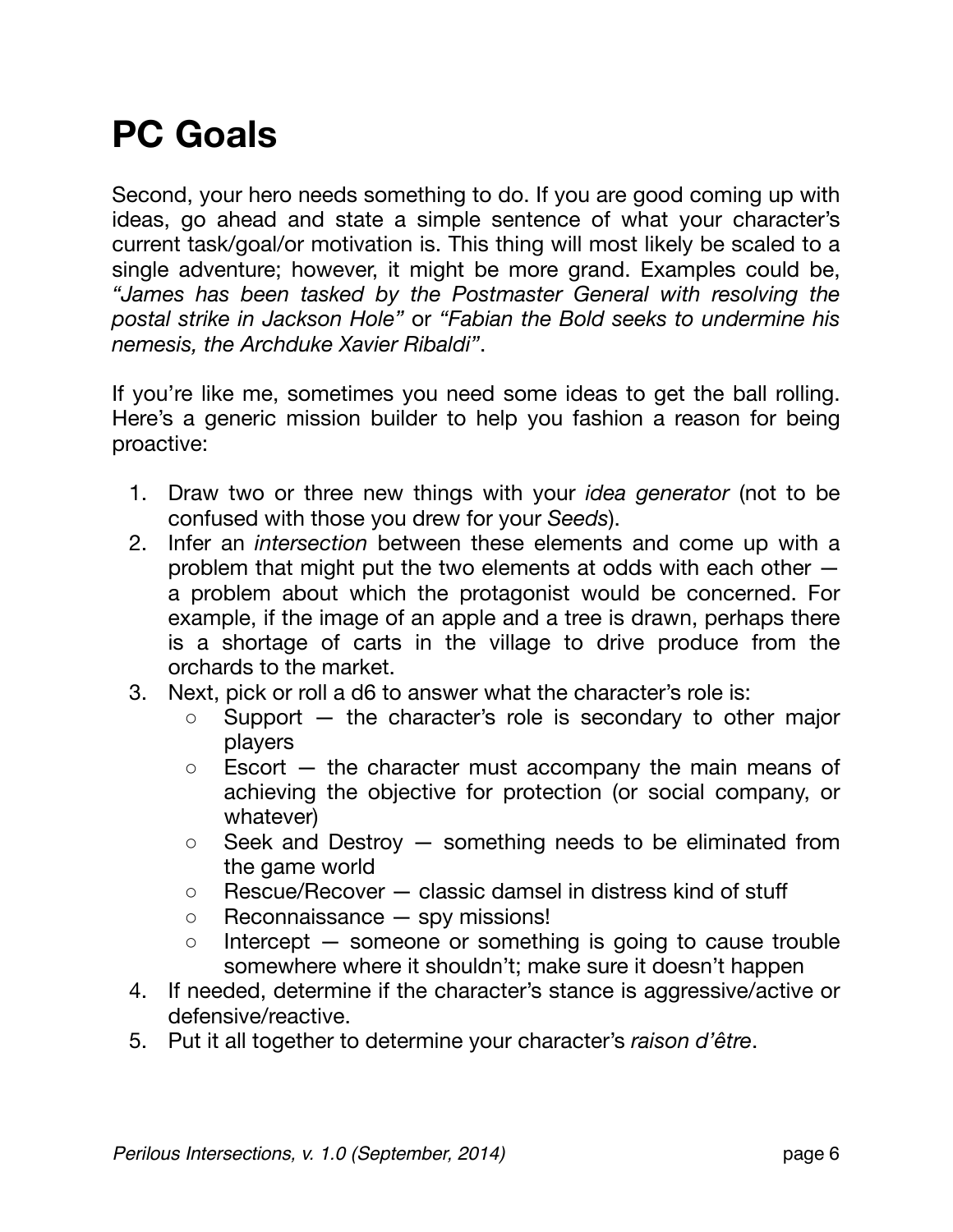This reason need not be an epic quest (although it could be!), but rather something that's demanding the protagonist's immediate attention. When you're finished, try to write a complete sentence that answers the *Who, What, Where, Why,* and *How* of the PC's plot line.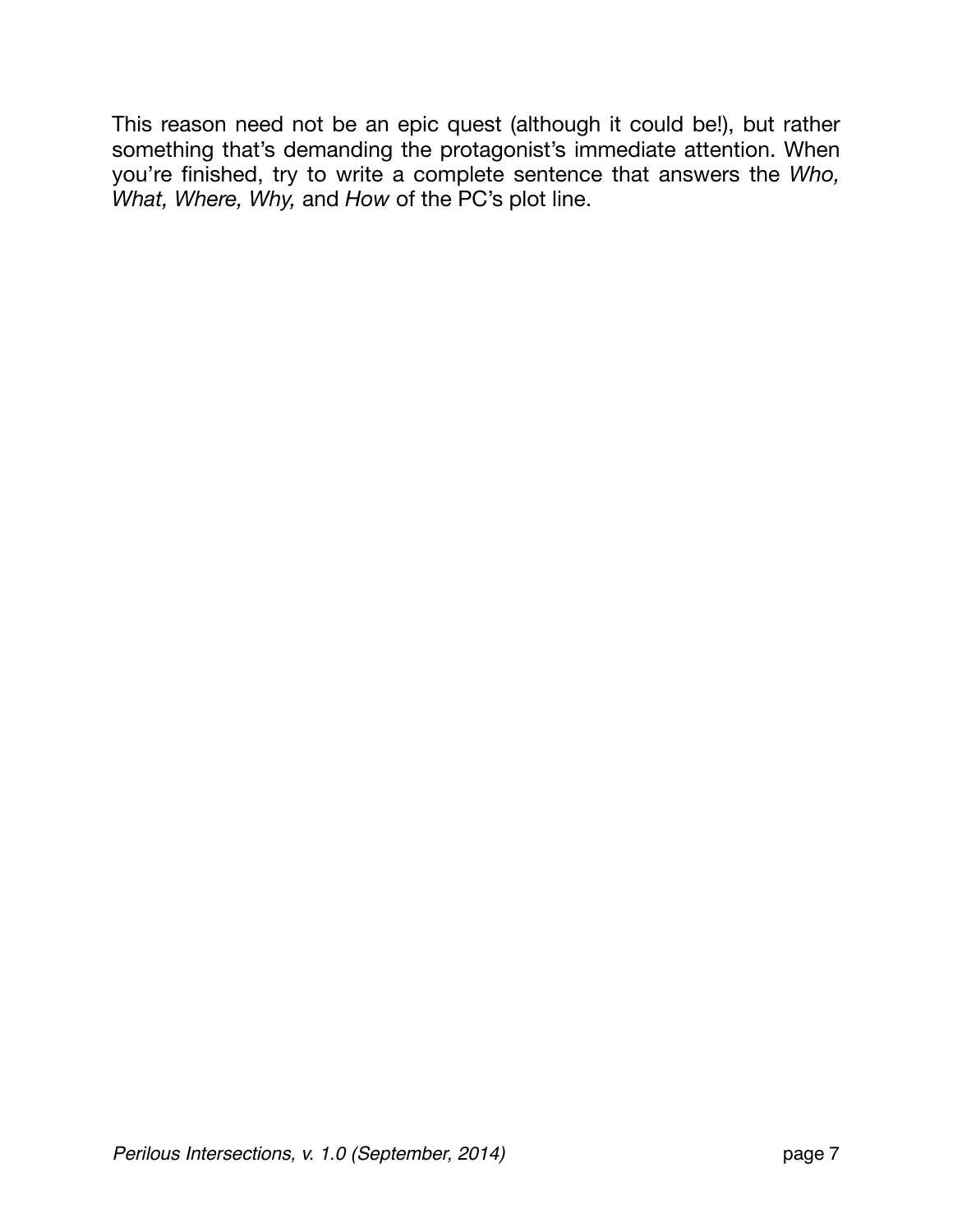## <span id="page-7-0"></span>**Begins the Drama**

Play general proceeds like this. As long as there is enough reason to start a first scene (or proceeding scene), frame it. Choose an appropriate scenic stage for the action to begin. It may even be the subject of some commonplace or mundane thing. Scene setups may always be initiated with a statement of intent by the PC. What does she intend to accomplish?

During each scene, pick one of your *Seeds* to create an *intersection*. An *intersection* is an idea, obstacle, or goal that is counter to one's own — or even against oneself. During each scene, answer the following question:

#### **How might the idea intersect with the character's current action or goal and cause her course to deflect, demanding a response or course correction?**

After you have entered the *Rears Its Ugly Head* phase (see phases below), rephrase the question:

#### **How might the idea intersect with the character directly and cause her a significant, and even personal complication, perhaps even bringing the potential for great physical, social, or emotional harm?**

Your main goal that will drive the adventure is to ask and answer (and sometimes *avoid*), if possible, the *Big Questions*. Whether the scene results in answering one of these *Big Questions* or not, a *Seed* will always provide a push against either the PC's motivation or to harm her directly.

This aspect of scene framing may take some practice to get into the swing of it. If an intersection interpretation doesn't have enough *oomph* to it, you may find that it is not providing enough push to see a significant change. Plot twists are automatically introduced this way. A PC's attitudes, motivation, or perspective should have some sort of change, otherwise the interpretation is too watery. Don't be afraid to get a little dirty in the process of pushing. If the interpretation results only in some sort of barrier that the PC must hurdle and continue on with her plan, this too is not in the spirit of an intersection (although it may lean more this way after *Rears Its Ugly Head*). This is not a random encounter generator!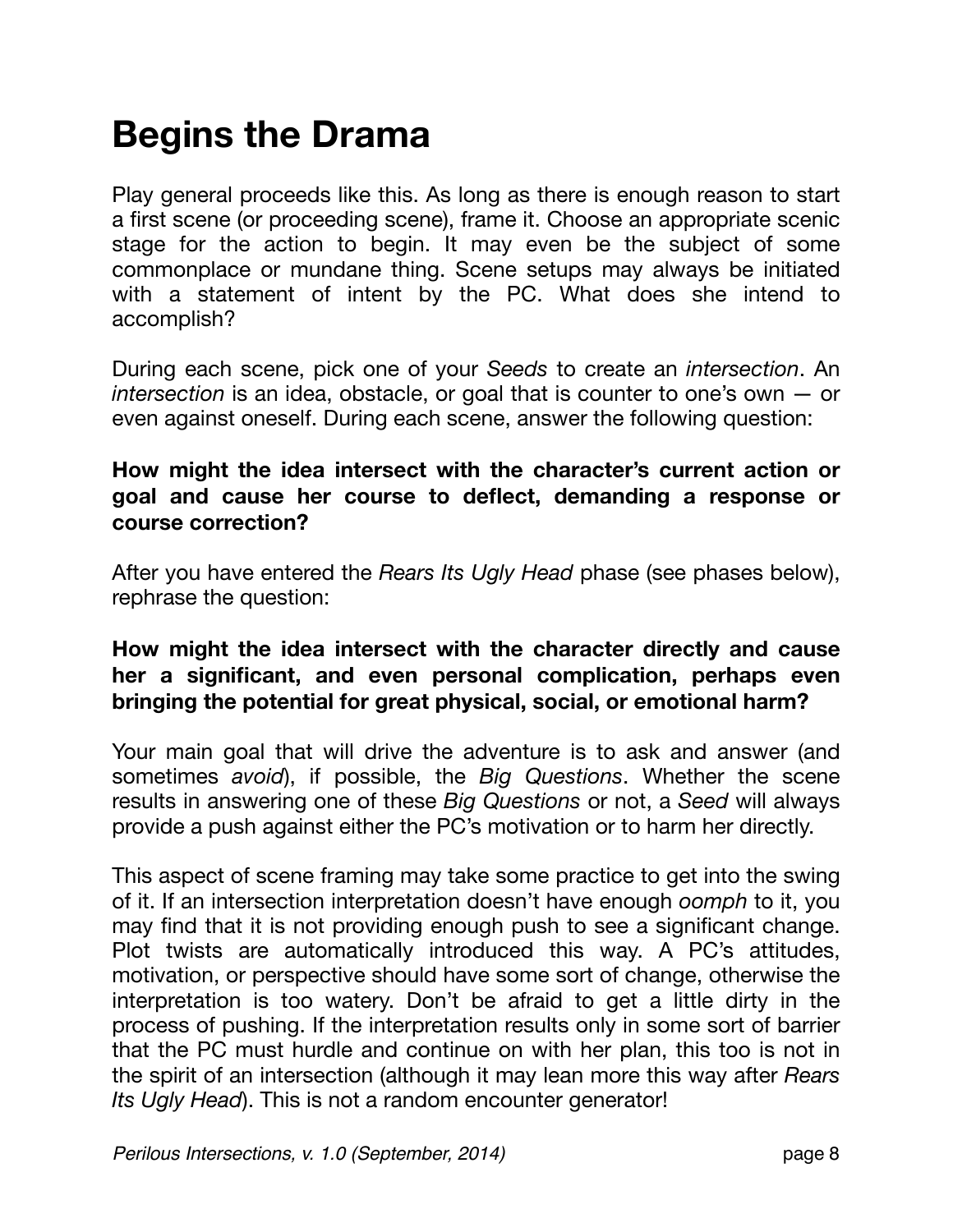## <span id="page-8-0"></span>**The Four Phases**

Each of the following four phases are defined by the *Big Questions* that lead to the final resolution of the adventure.

#### <span id="page-8-1"></span>**Something Amiss**

This is the first stage of the adventure, where things begin to cause the PC to deviate from her course and strongly insinuate that something is wrong — something that has the potential to obstruct her goals. In terms of the *Big Questions*, once two of these have been answered, the protagonist is no longer in the *Something Amiss* phase. Throughout the events and scenes taking place during this phase, the antagonist — whoever that may be — will not yet have the PC fully on his radar. Likewise, the hero will probably not know who or what the enemy is yet (although there will be hints) or what that enemy may be trying to accomplish.

### <span id="page-8-2"></span>**Rears Its Ugly Head**

This second stage comes about once two of the *Big Questions* have been answered. Here's where we're cooking with fire! Whereas during previous scenes, events counter to the protagonist's begin to derail her, here obstacles come full on. Instead of an *intersection*, we have full-on collisions. The enemy is, or soon will be known, and pivotal now to completing his diabolical plan is eliminating any threats to that plan, which will likely mean the PC. Events during this phase will have the hero featured near to equal in the enemy's perspective alongside his other goal. Simply put, the PC must be eliminated. It's okay if some of these scenes provide a major obstacle for the PC, but there still should be some aspect of plot deflection in them. For example, a band of heroes meeting a tribe of angry Orlargs who wants to destroy the heroes is okay, but a band of Orlargs who happen to have the princess hostage is better.

#### <span id="page-8-3"></span>**The Final Boss Fight**

I don't really mean a literal final boss fight — anything logical could happen. If the recently revealed plot looks like a takedown of the postal service center by a ex-employee seeking revenge through legal means,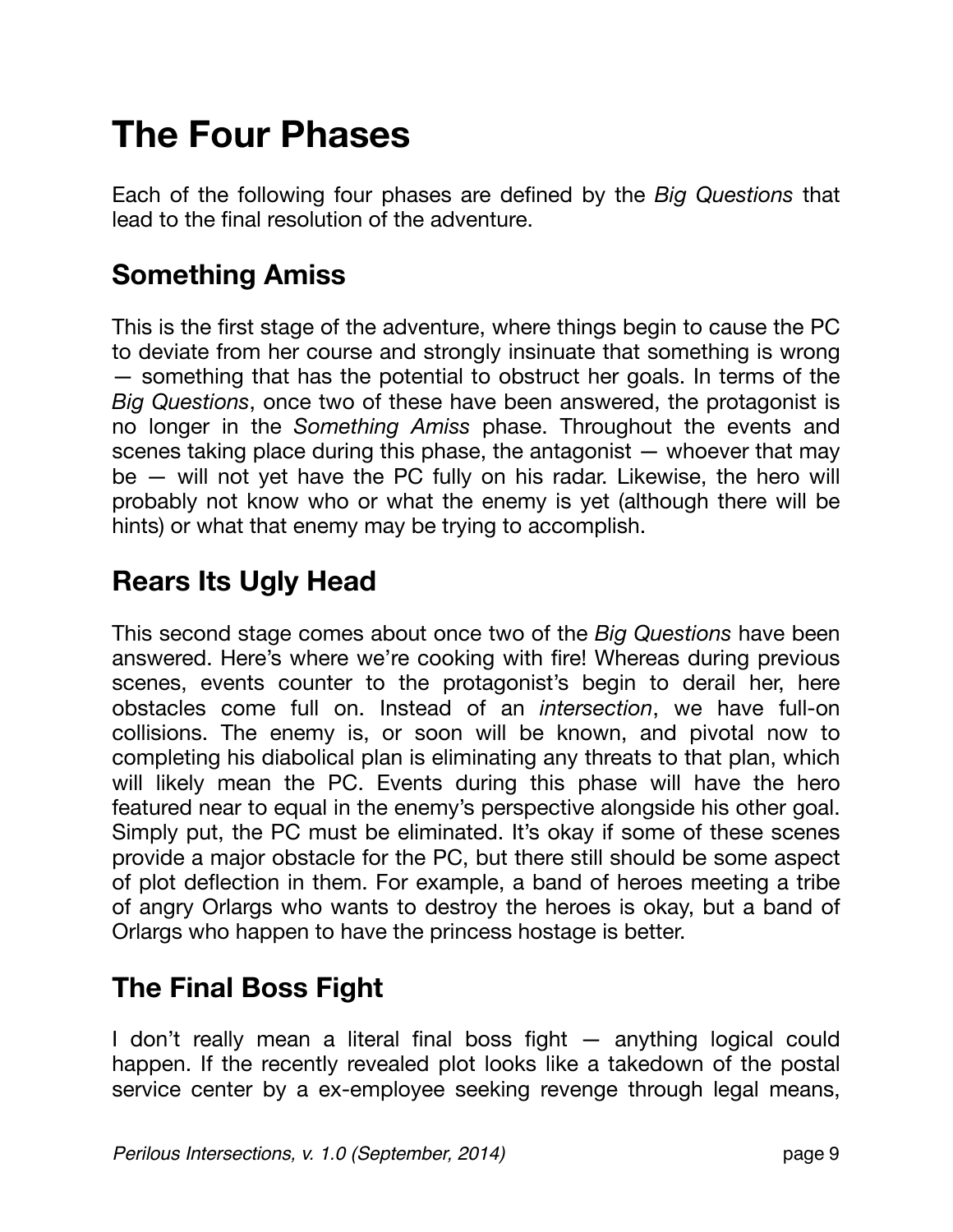then the final confrontation might be an extended court battle. Whatever best frames the final showdown against the antagonist, go with that idea. In most rpg game sessions, players will actually seek or be pushed into a violent life-or-death conflict. That's fine too.

In any case, once the *Big Questions* are answered, it should signal the final showdown in the next scene. The player can delay this, however, if it helps him to balance the situation to the PC's favor.

If there are any *Seeds* remaining after the scene in which the last of the *Big Questions* are resolved, the PC can try to fill a couple of requirements to take more action before a conflict. These include:

- 1. A *Fightback Scene*
- 2. A *Last Ditch Effort*

### <span id="page-9-0"></span>**Fightback Scene**

If a character wants to tip the odds back to her favor (thus reducing the *Danger Level*, or *DL*, or gain some other fictional advantage), she can initiate a *Fightback Scene*. As long as there are unused *Seeds* remaining, the player can insert one *Fightback Scene* for each remaining *Seed*. But be careful! At this point, failure means the odds tip back the other way.

*At this point of the adventure, for example, knowing that disgraced postal officer Wayans plans to blow open several scandals, James frantically seeks some dirt on him in time to submit evidence to the DA. However, James fails to find any, and as a result the* Danger Level *increases perhaps former officer Wayans's legal team finds out what James was up to and is able to adjust their strategy to level charges directly against him!*

### <span id="page-9-1"></span>**Last Ditch Effort**

The second way to delay a final showdown is a *Last Ditch Effort*. If no *Seeds* remain, a delay of one scene can take place. Draw a new idea and make an *intersection* aimed directly at the PC. Resolve the scene. However it turns out, whether a change in the *DL* takes place or not, a strong consequence related to delay comes to being. This consequence is irrevocable. If after that, if it does not make narrative sense or it is

*Perilous Intersections, v. 1.0 (September, 2014)* page 10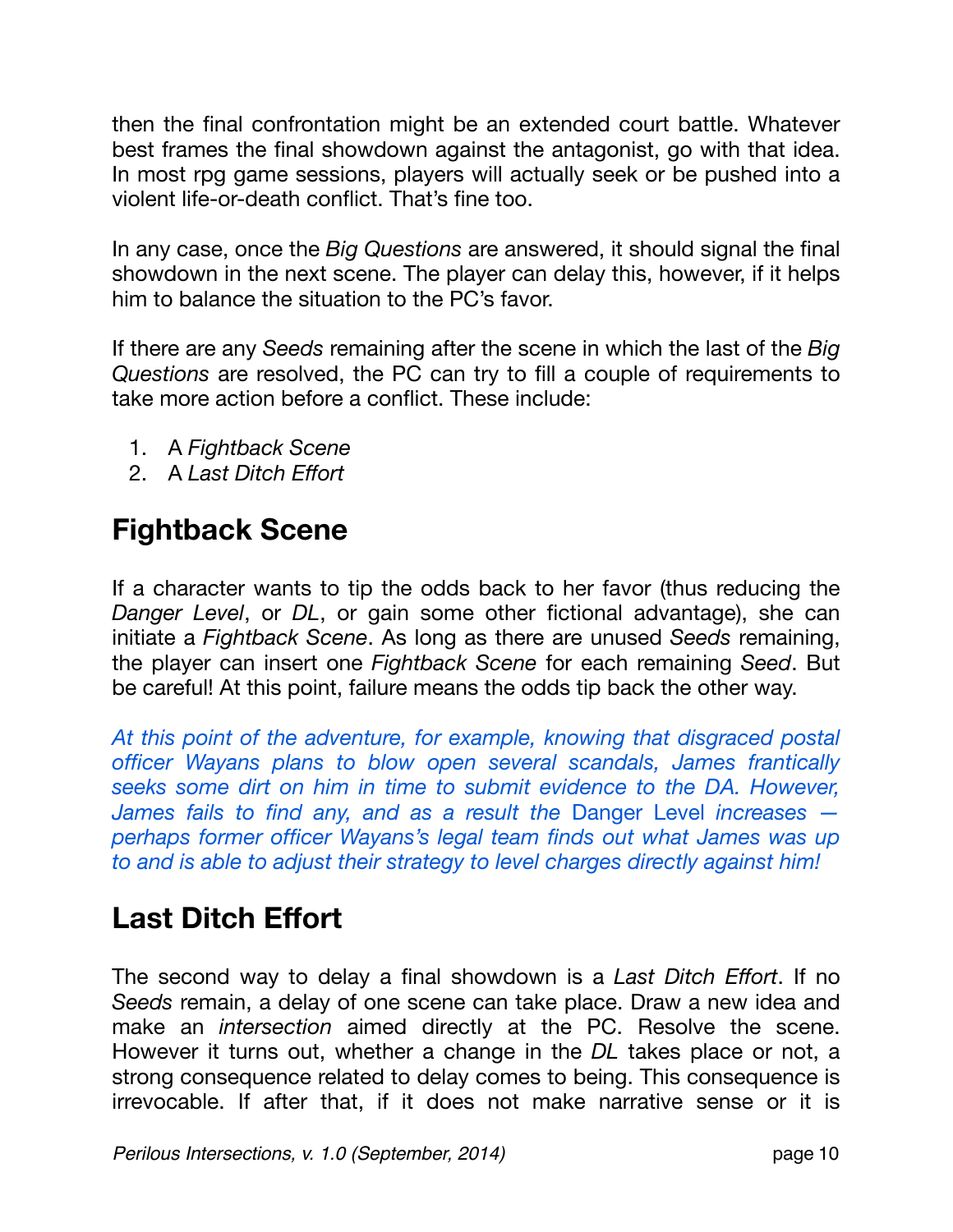impossible for the showdown to occur, then the full extent of the antagonist's plot as revealed by the *Big Questions* comes to bear. In essence, the PC loses.

### <span id="page-10-0"></span>**The Showdown**

Eventually, when the final showdown scene takes place, roll a d6 modified by the current *DL*. On a 5+, 1-2 of the *Big Questions* will be altered. If this happens, draw two new *Seeds* for each of the *Big Questions* targeted by amendment. Now, form a problematic *intersection* that suggests a shocking twist to the selected *Big Questions*, always making things more complicated and giving tough choices to the protagonist.

Here's where Darth Vader reveals that he's Luke's father, where the Dread Pirate Roberts turns out to be Buttercup's long lost love. Remember that anytime the PC establishes a fact from a precious scene's questions, that particular *Big Question* is off limits for amendment at this stage. If a question to which a reliable answer has been previously provided is randomly selected in this phase, then "Good detective work, James!" You may then nullify that particular twist.

Resolve the showdown given the context of info given so far, the setting, and the opposition suggested by the *DL*. Needless to say, the setup must be done in such away that to ignore it will result in disaster. The result cannot be a stalemate. The scene plays out for good or ill.

### <span id="page-10-1"></span>**The Aftermath**

Some players like a scene or two to tie up loose ends or have a proper denouement. You don't need rules for this, just summarize in a sentence or two what happens at the conclusion of the adventure. Try to imagine what changes in your setting, and the attitude or well-being of its inhabitants. If you want some uncertainty at the end, draw an additional idea or two. State a simple sentence of what you expect from the aftermath of the adventure. Then create an *intersection* using the new ideas to deflect your expected conclusion off course.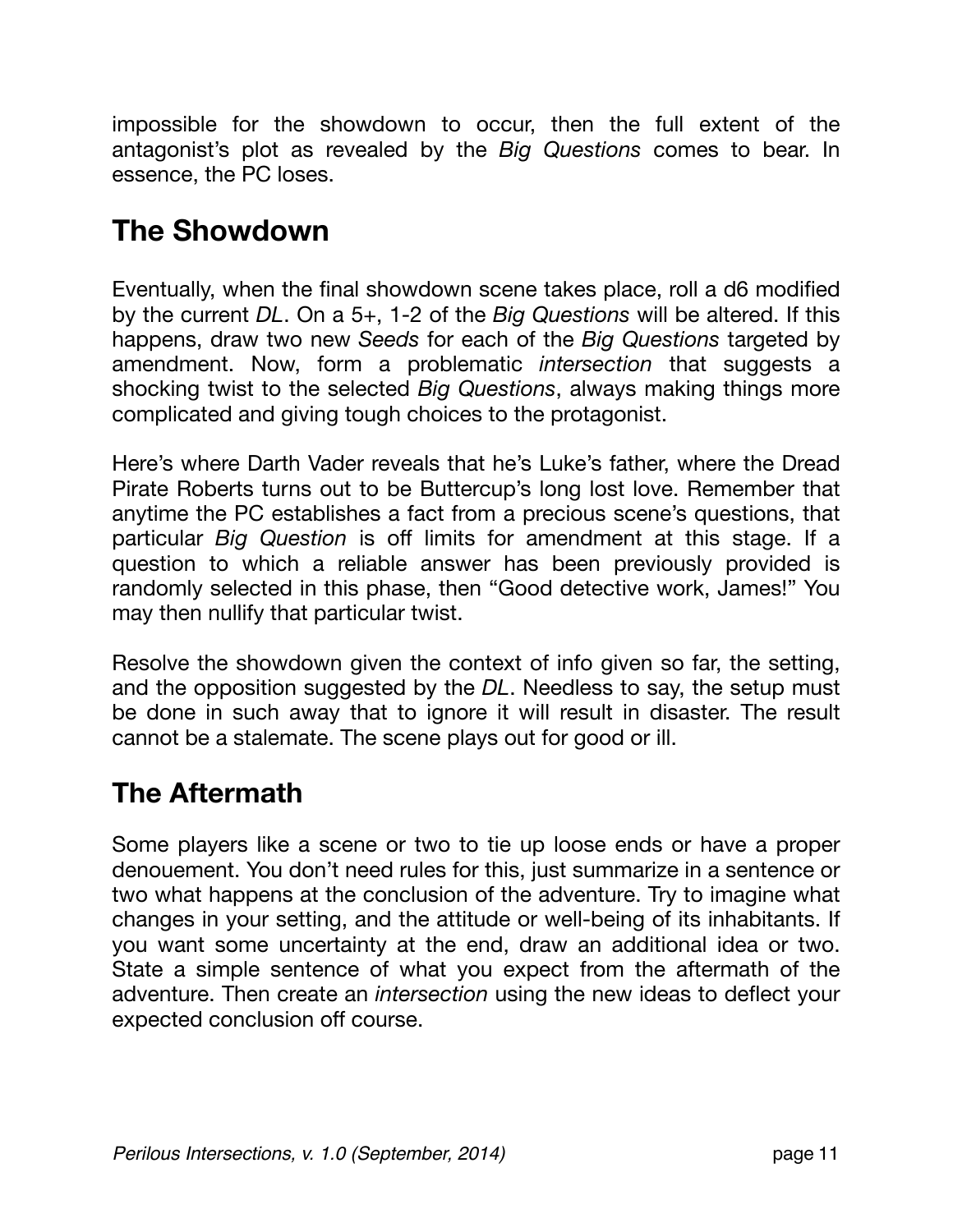## <span id="page-11-0"></span>**Event Interpretation**

When you need to know what happens to the PC in a scene, you always start by interpreting one of your *Seeds* as an event within the context of what has happened, the PC's current goal, and the phase of the adventure during which she finds herself. This event need not be of earth-shaking importance (although it may be!). It also may not be the result of a contemporaneous event. It may take the form of overhearing a piece of gossip, a flashback scene that suddenly becomes relevant, or a here-andnow threat that immediately changes the vector of action from this point forward.

To give context, the amount of danger (the target numbers faced by the PC, the NPC level, obstacle difficulty, or what have you in your RPG system of choice) for this event will be at or less than the current *Danger Level*, or *DL* (see below). Every *intersection* event will be framed by a number of contexts. Roll or choose whether its focus is a:

- 1. Confrontation
- 2. Competition
- 3. Revelation

The target may be the PC herself, an innocent bystander, or a political faction depending on the greater context and phase of play. Use a combination if needed. Whatever makes logical sense is fair game. However the event is framed, it will be expressed by pushing on the character's action or goal for the scene, or confronting her directly if you are beyond the *Something Amiss* phase.

For example, if James is flying to Jackson Hole to meet the administrative head of the postal service there, and the seed, "belittle authority" is mixed with a confrontation with the protagonist, this manifests with a juicy scene complication: *James lands and picks up his rental car. He notices he's tailed from the airport by a thorny looking member of a biker gang. When he pulls up to his motel, the biker dude intimidates him under threat of pain to leave town.*

This event would make more sense during *The Opposition Rears Its Ugly Head* phase. If it's during the *Something Amiss* phase, this might rather be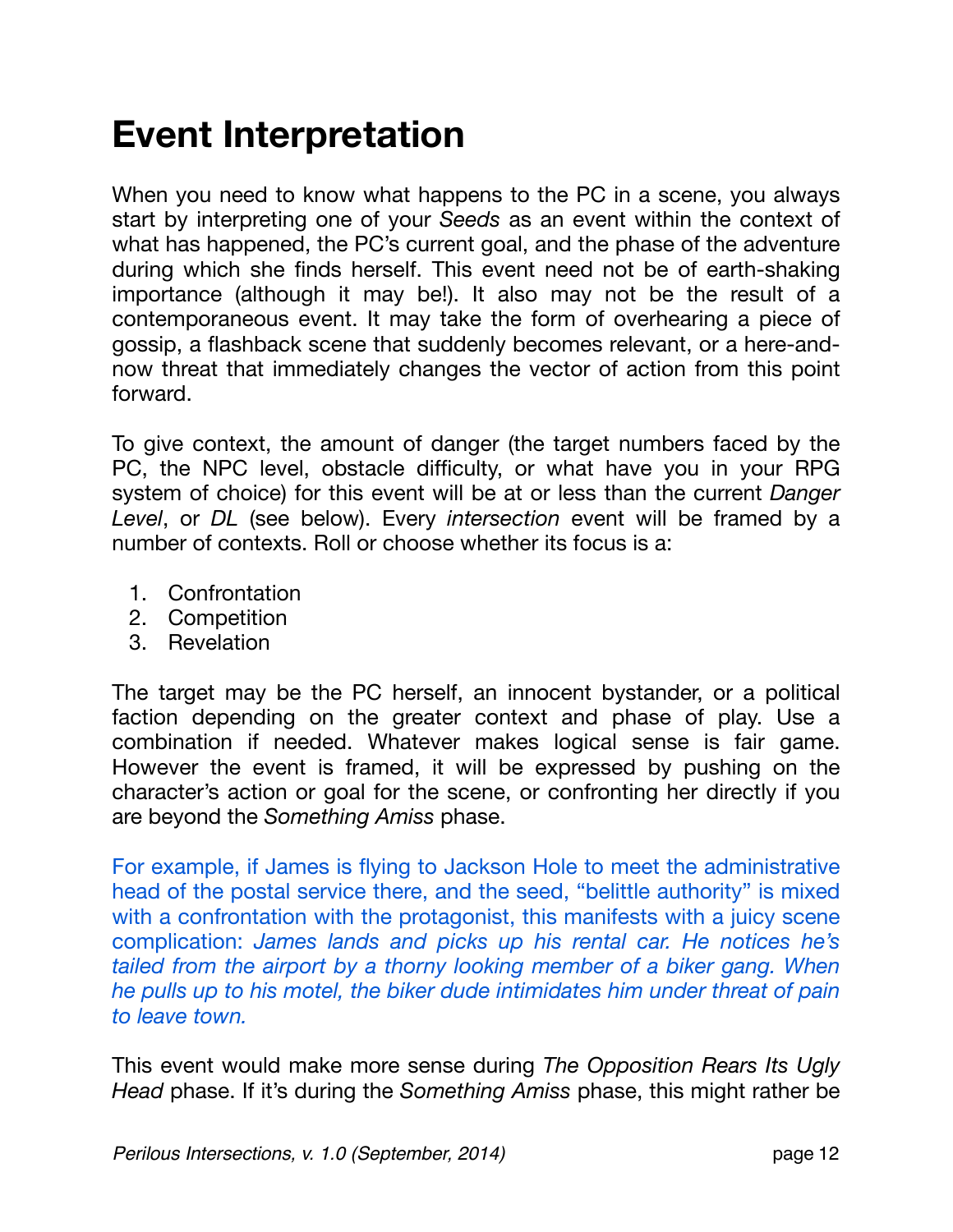that he has a chance meeting with the mean biker guy on the way to the office administrator rendezvous, and the biker guy doesn't yet know that James is interested in the same thing.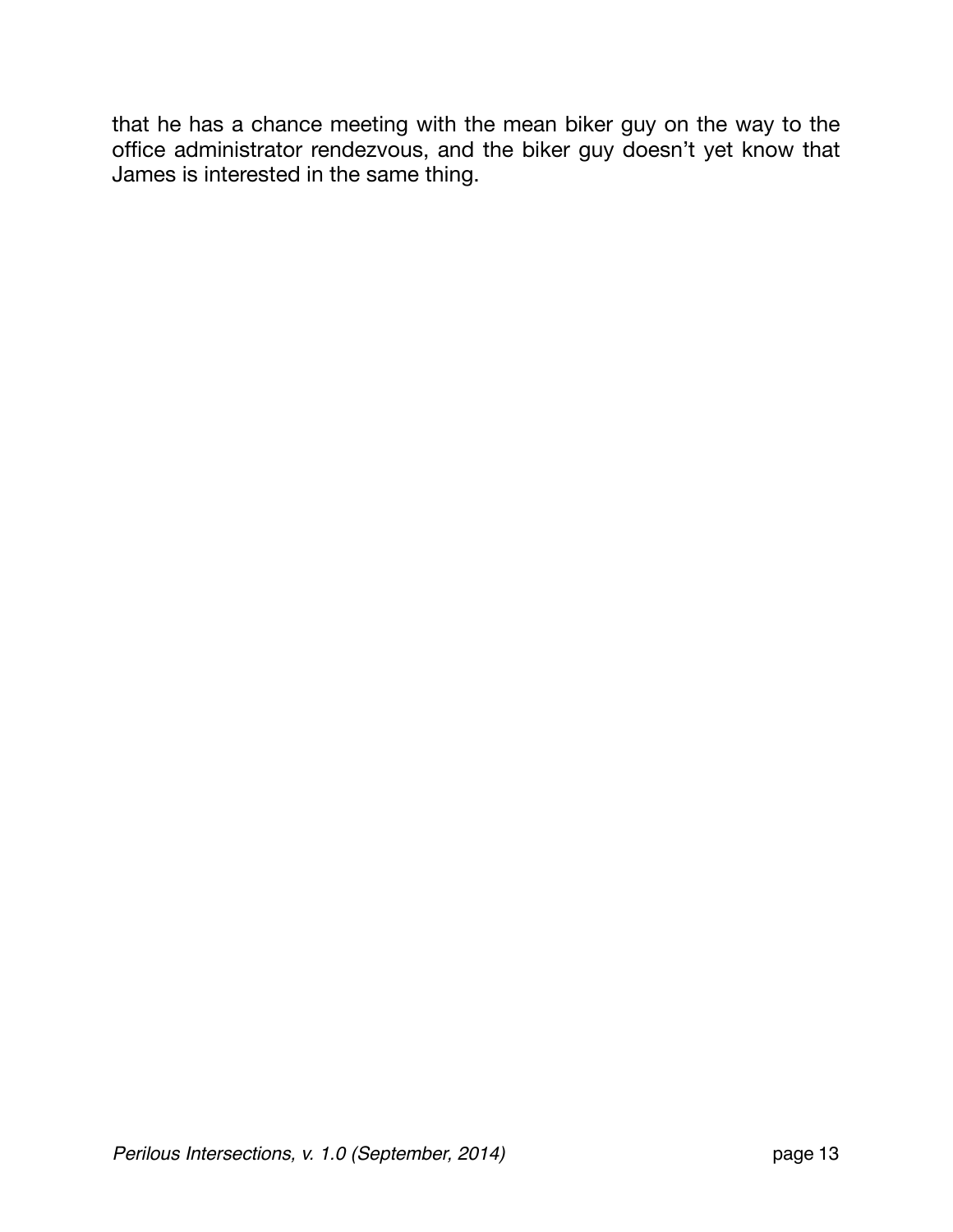## <span id="page-13-0"></span>**The Big Questions**

At the end of the scene, James's player must try to answer one of the *Big Questions* if he can, even if it's a tenuous or unproven theory (which can be disproven later, as we shall see). In the example above, he has a pretty good answer for a *How*, guessing that someone is paying low-level street toughs to blackmail and threaten townsfolk. This may change, or even get elaborated on, in future scenes, but for now, that's an elevation in the *DL*.

From this point, more scenes will follow that may answer one of the *Big Questions*:

- **• Who?** all events point to a person, or better yet an affiliation, be it an organization or group. In the initial stages, this question should not be answered specifically or conclusively.
- **• What?** this is about what the nameless antagonist is doing. This action also should be cryptic enough that a *Who* and *Why* are not immediately knowable. Ofttimes the *What* is about the end-result of the action. *Take over the city*, or *destroy the elven resistance* can be good *What*'s.
- **• When?** this is an optional one. However, sometimes the need to answer this will be an obvious one. When the serial killer will strike again may be the last piece of a puzzle.
- **• How?** this is interchangeable with and often encountered earlier than a *What*. Separated from the more clearly macro prospective *What*, a *How* can tell us about the action in the here-and-now, the clues, without the context of a *What*. *Masked men escaping CIA headquarters under fire*, or an *ambush on the elvish outpost* could all be good *How*'s.
- **• Where?** like *When,* above, this is an optional one. However, in adventure games about exploration, this will be a featured question you may want to include. If it's about finding a treasure, *Where* might be one of the last ones. You might need to discover a *Where* in order to bring the fight to the enemy or to undermine his potency.
- **• Why?** this is the big one. The true motivation of the antagonist will usually be the last reveal of the adventure, and not until just before the big boss fight.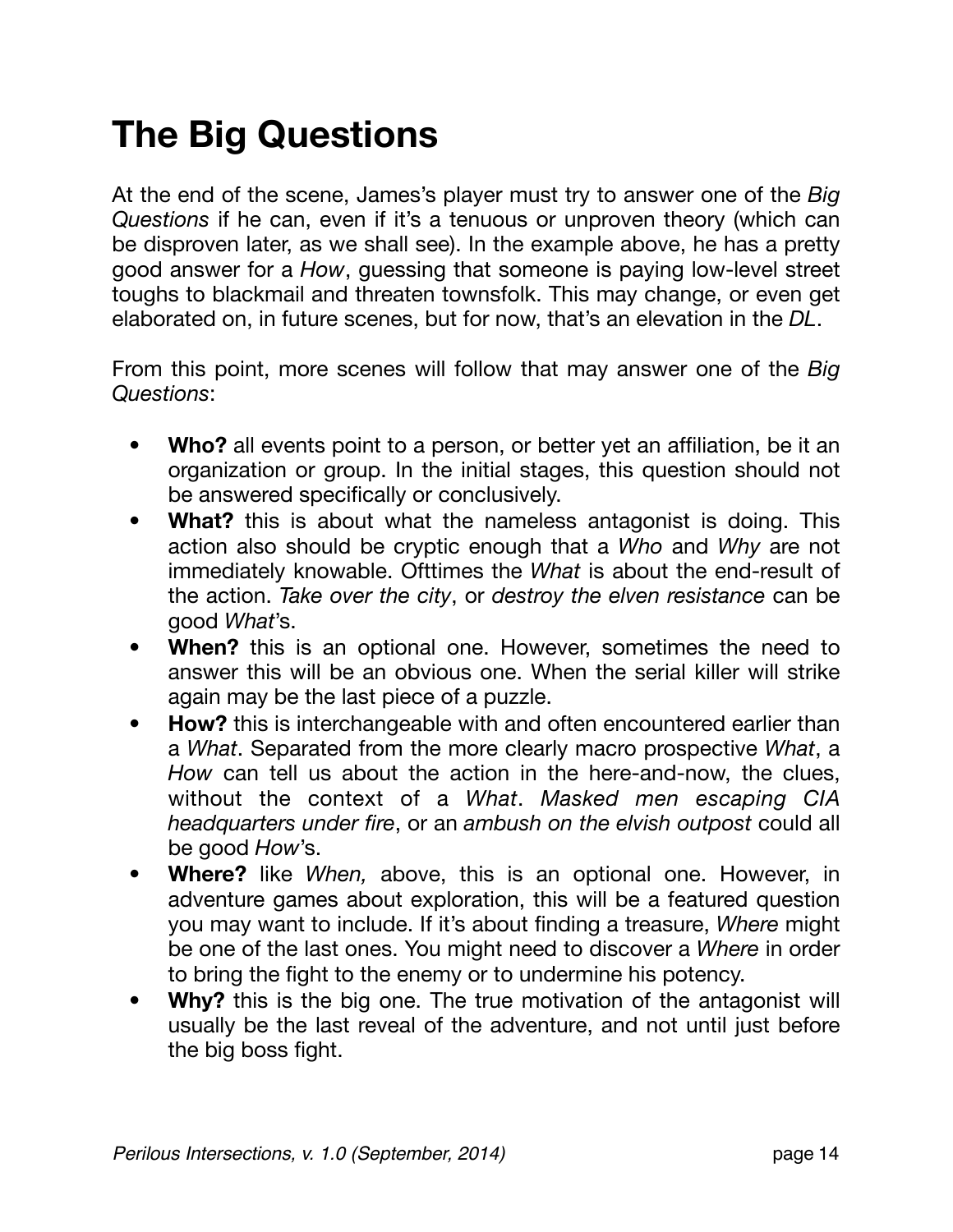Each scene may establish at least some partial context for one of these. Let the protagonists be proactive when trying to set scenes that begin to answer these questions. He can always try to accomplish goals or actions. In the process, he may also be learning the answers to the *Big Questions*. When all questions are largely answered, you will be able to see the entire plot revealed. The particular deflections caused by *intersections* or collisions during the adventure thus far will lend context to that plot.

\_\_\_\_\_\_ (*Who?*) tries to \_\_\_\_\_\_ (*How?*) which will \_\_\_\_\_\_ (*What?*) because of \_\_\_\_\_\_ (*Why?*).

When the plot is finally revealed with *Why*, being the last piece of the puzzle (note that the PC might figure this one out on his/her own without further events leading him there), it must be in direct conflict to, or in competition with, the PC's own motivation or goal. It will interpose itself with the protagonist dangerously, and often personally.

Thanks to *intersections*, scenes will naturally intensify after the first one during the *Something Amiss* stage. If there are clear things the protagonist can do or paths she may tread, then that scene can come into play. In our example, maybe James needs to break into the records office by night to look for evidence of tampered surveillance footage. Then, another *intersection* event can take place as described above. Each new *intersection* takes into context all that has happened so far. If the PC has no idea what actions to take, the scene event will exert itself of its own volition without her prompt. In such a case, it will provide a stronger push, elevating the danger to her directly, or those she cares about (even if she is not yet in *Rears Its Ugly Head* phase).

How you interpret these events in terms of scene framing is up to you. If you want to roll whether an event happens before, during, or after a character's intended scene action, do so. If logic dictates that the event would be revealed as the result of the character's action, then do it that way. There are no rules, as interpreting *Seeds* within a given context may require some flexibility and is a bit of an art. Your own decision making power will be important not to get stuck. However, do try to make these interpretations complicate the PC's life, pushing her into difficult decisions and situations.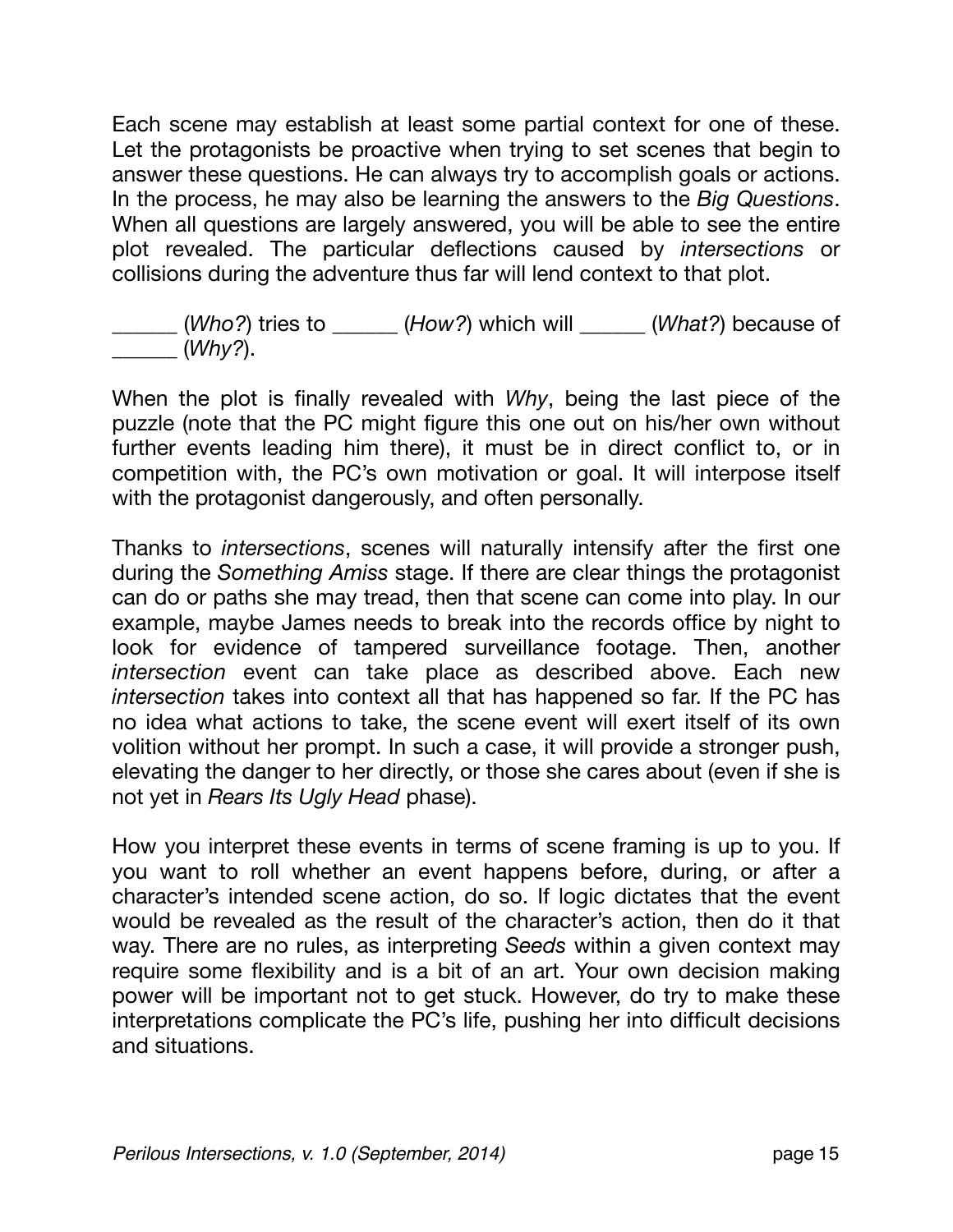## <span id="page-15-0"></span>**Time Is of the Essence**

As the *Seeds* begin to tick off, things will accelerate. The *Big Questions* will begin to answer themselves. To make this so, there cannot be more unanswered questions than there are ideas remaining. If this condition occurs, answers will begin to make themselves known despite a character's actions. Shocking facts may be revealed to the PC through word of mouth, a premonition, accidental view of surveillance tape, or the like  $-$  or any way that makes sense and accelerates the process. If so, their *intersections* with the protagonist will hit them even harder, and push the hero into life-or-death situations — tangled complications that have the potential for great volatility. You may also use personal attributes or relationships to make the danger much closer to home.

*What? Now the biker gang has my sister hostage?*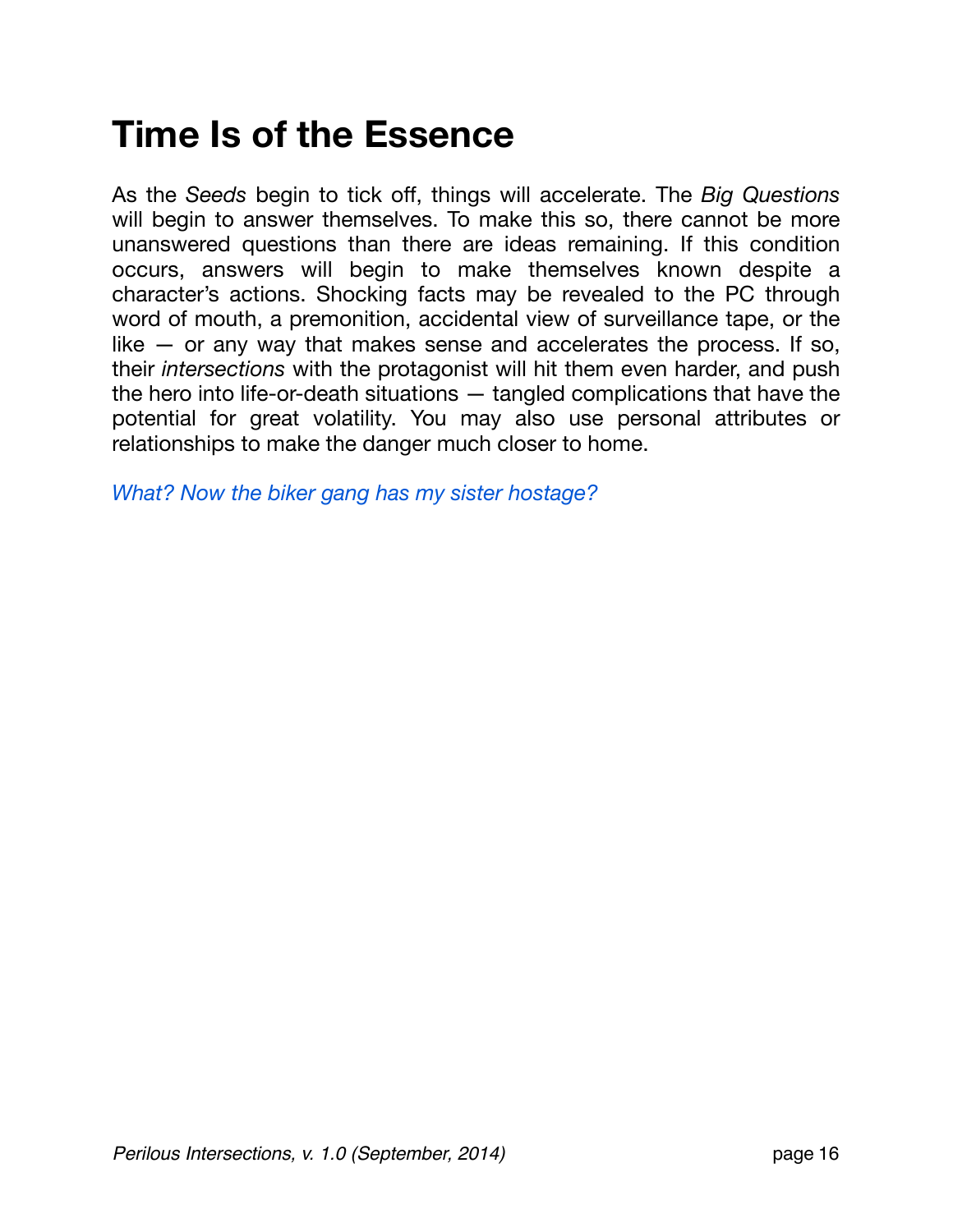## <span id="page-16-0"></span>**Story Probes**

Since the PC is free to start scene setups and the solo player is free to pick from the desired *Seeds* at will, it will be necessary at some point to determine the answer to some yes or no questions to clarify what the PC learns. There is a mechanism for this.

During scenes, the PC may proactively probe theories, gather intelligence, make preparations, or even conduct missions to directly harm their opponents. After resolving obstacles in the scene suggested by *intersections* (or immediately if the context makes more sense), the player may ask one *Story Probe* to test a theory or determine a fact.

In this case, roll 1d6, and modify by the current value of the *DL*. If the result is 5+, the answer is Yes. Frame questions in a way as to present dangerous or inconvenient answers. A question may not be asked until the fictional positioning at hand allows for it to be asked. In other words, there has to be a reason the PC is learning this — *James has broken into the surveillance room*, *Han Solo discovers that the control room is empty and reinforcements are en route*.

Once a Yes answer has been provided, that establishes an absolute FACT that cannot be amended, even during the *Final Boss Fight* (see above). A result of No means one of two things:

- 1. The PC found a dead end, or;
- 2. The PC learns something

You can freely choose which condition occurs based on logic or you may randomly choose. Sometimes a dead end will make sense so not to outright disprove what you guess it may be. Sometimes, however, it will make sense that a PC must learn *something*. The thing they thought was not true; that's fine. But if they stand to learn something, draw one new random idea and draw an intersection between it and your question. The result cannot be another substitute for the thing you asked in the first place. Rather, it must present some complication and represent as much of an opposite to the thing you were seeking that you can logically interpret. This, however, will not necessarily provide an absolute FACT like a 'Yes' answer will. It also must provide enough "bump" to push the PC's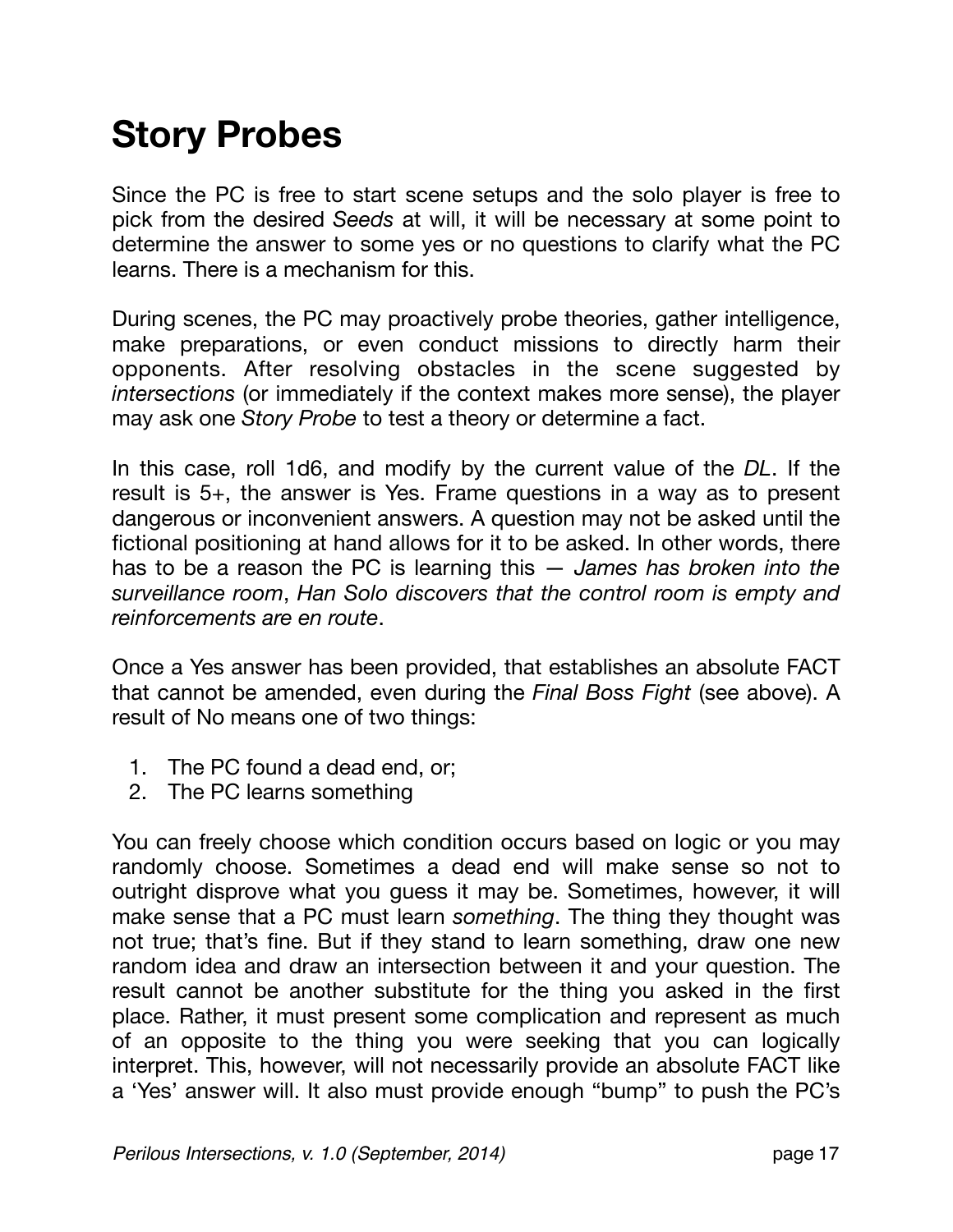direction into a new area, much like interpreting an *intersection* during a scene setup.

A *Story Probe* question must be fashioned in a specific way. Asking a *Who* is bad form. Asking, "Is the banished Lord Orpheo in attendance in court?" is absolutely apropos. Never directly ask the answer to one of the *Big Questions*. Note that getting an absolute FACT does not necessary make one of the *Big Questions* immune to amendment later — it *may*, but it will depend on what you discover. It's just off limits to amendment during the *Final Boss Fight*. This is your chance to be creative and assert a little narrative into the story. There's no need to roll on tables or pick a random encounter…phrasing the question creatively is all you need.

#### Why only one *Story Probe*?

Sometimes it may make sense for a whole bunch of things to be discovered during a given situation. However, in movies and books, the drama has to be paced in such a way to build our interest and keep us guessing. Try to interpret all *Story Probes* given that only one thing can be discovered. Players may make a stretch and try to connect a few details together to come up with a theory that may answer a detail or sketch regarding more than one of the *Big Questions*, but that's from deduction, rather than from how the *Story Probe* is answered.

#### <span id="page-17-0"></span>**Not All Answers Are Correct Ones**

*Big Questions* answered through deduction or hunches — or in other words, those filled in without testing with an actual *Story Probe* — can, and probably will change throughout an adventure as more details are made clear. Details can and will be changed along the way through shocking twists. As mentioned above, a *Story Probe* is a player's way of exercising more narrative control. You may find yourself revising your *Big Questions* as play proves or disproves previously established details.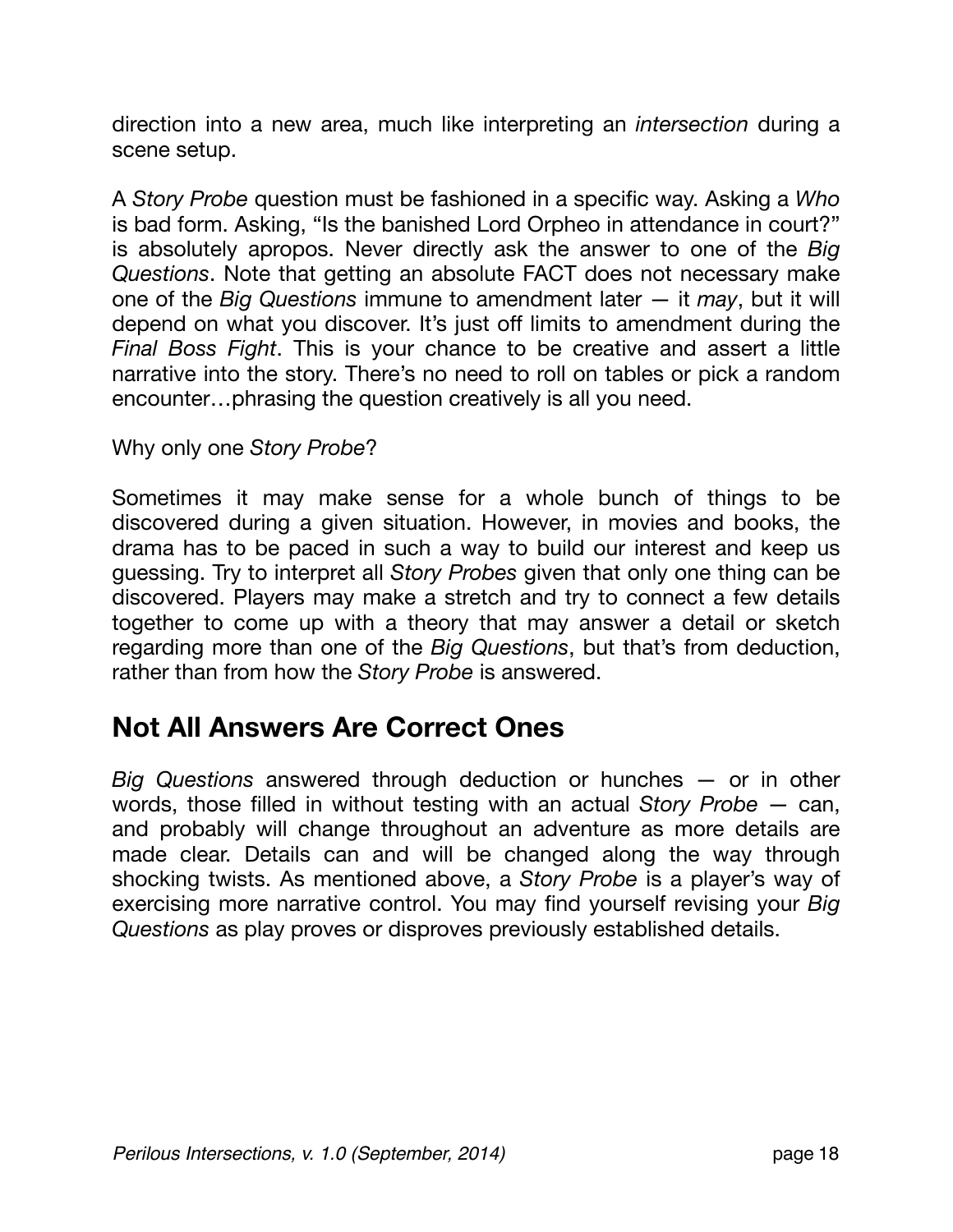#### <span id="page-18-0"></span>**Asking Other Questions**

What about other story details? Is there a mechanism for determining other things?

In short, no. Sure, if you are imagination-challenged during a pinch, or want help deciding on environmental details, it's okay to ask some open questions. Feel free to draw some random idea prompts and interpret them. These will be different than *intersections* which filter through a more exacting process that pushes and tugs at the plot line. Try not to do this, as it can be tempting to "discover" some things that will change the direction of play or break the rules. Such open questions should only provide a little narrative color. If it determines any sort of complication or boon, that is going beyond what detail questions should do. Try to infer as much detail from a scene's *intersection* as possible. Feel free to simply make up stuff that supports your setup interpretation. If you need more, make up more. Season with little details to taste.

What will absolutely work fine as a substitute in this regard is to engage with your RPG system of choice. Like the Mythic GM Emulator, and the 9Qs, this solo engine is a "bolt-on" type that works in tandem with a conventional roleplaying game. Currently, there are many popular narrative-driven systems out there, including Fate, Dungeon World, and so forth. Many of these will introduce twists along the way through their mechanics. This is completely fine and designed to work with *Perilous Intersections*. In general, scene framing will be a loose affair with a high degree of interpretational control. There is no need to strong-arm anything into a predetermined plot structure. Therefore, the RPG system you have chosen for your session can and will create opportunities and situations that may change the course of your original scene setup, providing complications as PC's fail at difficult obstacles — and, of course, provide some surprising answers to questions you may have along the way.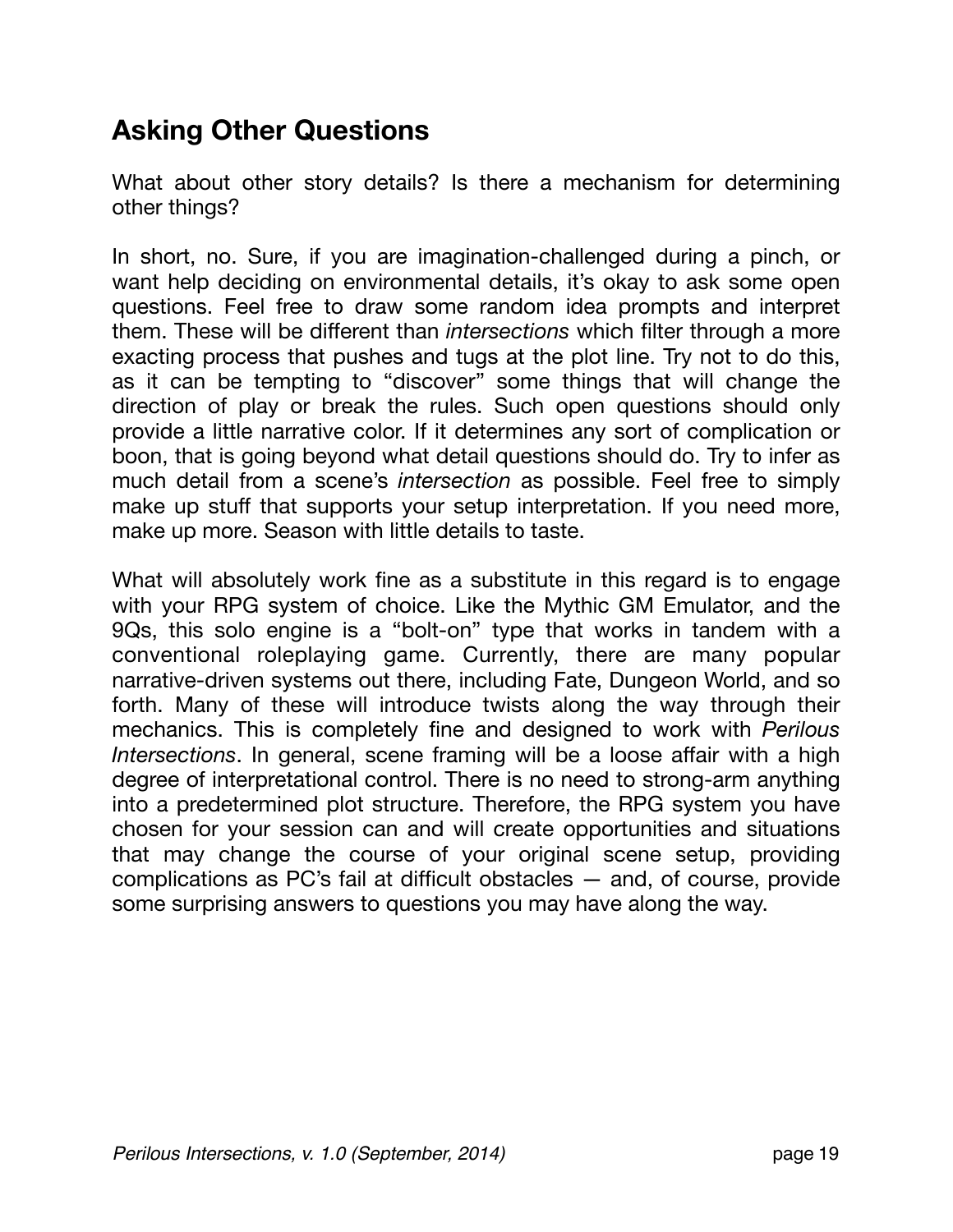## <span id="page-19-0"></span>**Danger Level**

The *Danger Level*, or *DL*, is a form of measurement that represents the ability for a threat to harm the PC. The *DL* also represents the scale of any resistance, obstacle, or NPC opponent value in terms of rank with respect to the PC's own (as qualified by your chosen RPG's system). It is system agnostic. Interpret this level in terms of enemy stats and obstacle target numbers as you see fit.

| <b>Character's Position Is</b> | <b>Opposition Scale/Story</b><br><b>Question Modifier</b> |
|--------------------------------|-----------------------------------------------------------|
| Advantaged                     | -1                                                        |
| At Odds                        | O                                                         |
| Disadvantaged                  | $+1$                                                      |
| Overwhelmed by<br>Opposition   | $+2$                                                      |

#### **Difficulty Level (DL)**

During a session, a player tracks the escalation or devaluation of this level depending on the context of a scene's resolution. The level can only do three things — it can go up by one degree, stay the same, or go down, provided there is still room on the scale to make the proposed change. If multiple criteria are met to change the level, weight them all, canceling out criterion in opposition until you are left with one choice. Despite how many criterion are met to lead one to change the level, one step in a direction is the maximum degree of change.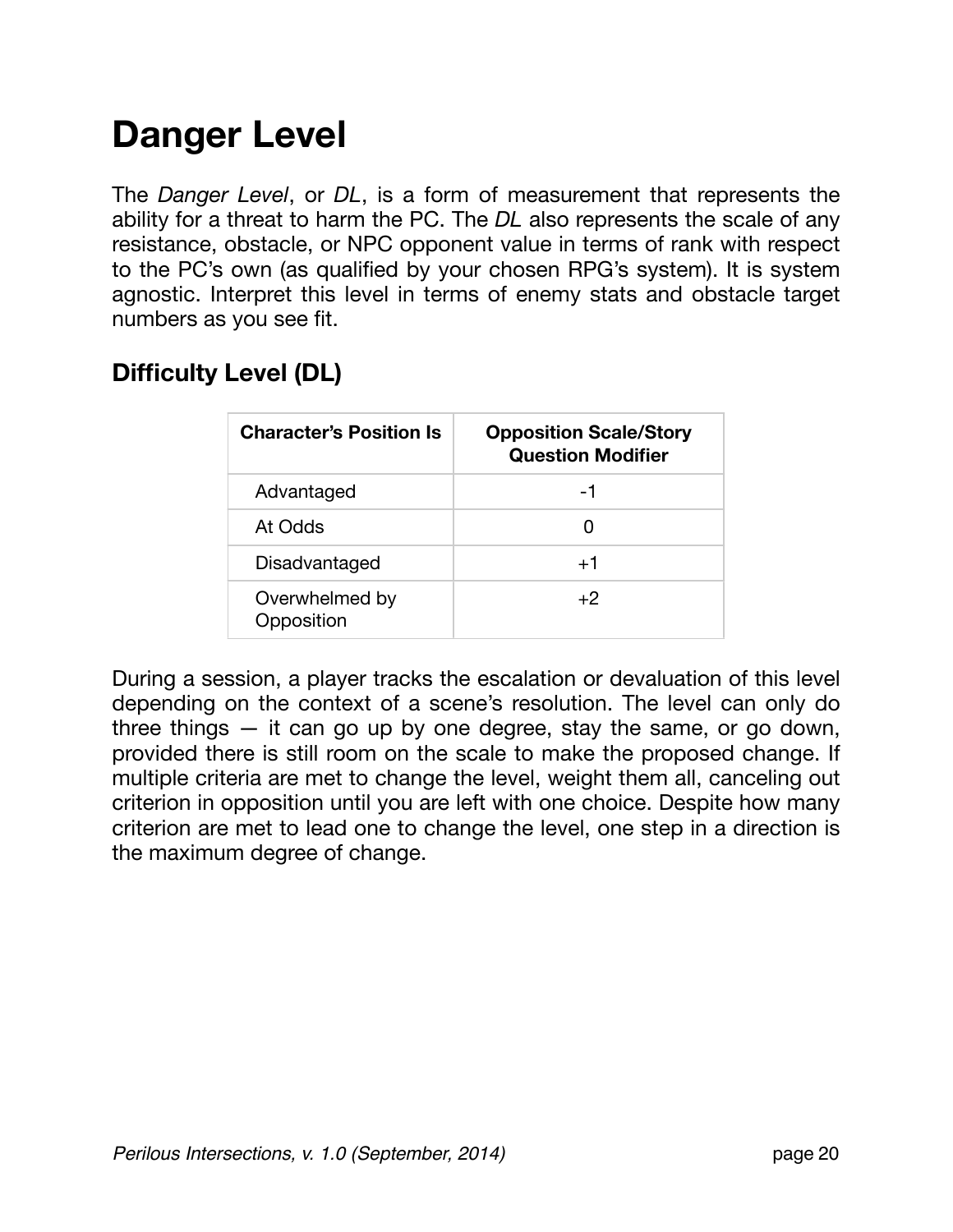The *DL* goes down when:

- The PC successfully takes proactive steps to thwart the antagonist or his plans (defeat his minions, or plant an obstacle, for example)
- For each unreliable of the *Big Questions* that gets clarified by the PC to become a fact

The *DL* goes up when:

- The PC fails to thwart the antagonist or his plans during a *Fightback Scene* (see *The Big Boss Fight* above)
- The PC suffers a setback
- For each of the *Big Questions* that gets answered (but not when an already existing answer is altered)

A setback is defined by a significant failure in a scene as dictated by your RPG of choice. Examples include the PC failing to defend herself and getting pummeled by a whole tribe of orcs, giving up crucial info to the big bad's minions during an interrogation, or ending up tipping her hand in an important social conflict, or the like.

For example, James discovers that the HDR on the video surveillance system has been smashed. He snaps some pictures and dusts for prints, getting a few good clues. At the same time, he answers two of the *Big Questions* — *How?* and *Who? (one by deduction, and one through the player's* Story Probe*)*. That's one in favor of the DL going down, and two against the DL going down. Canceling out one in favor, and one against, it still leaves the DL going up one level. If only one of the Big Questions got answered, then the DL would stay put where it was at the start of the scene.

The new *DL* always takes effect at the beginning of setting the next scene.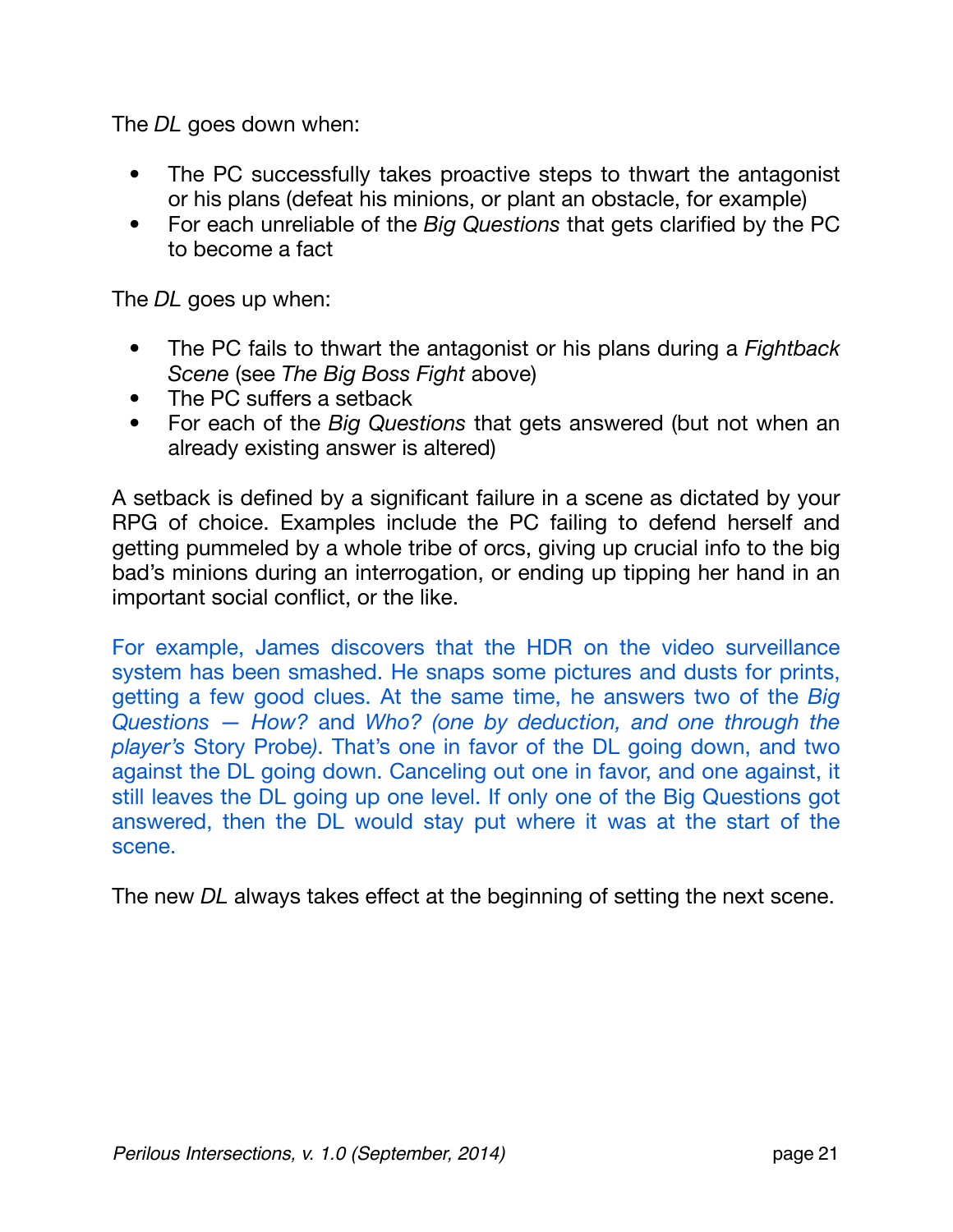## <span id="page-21-0"></span>**Additional Notes on Opposition**

Remember that every scene should have a push back against whatever action the character is doing. It may be passive or active. The *DL* will always give context to the amount of danger the PC faces. The idea may give context to its form or manifestation. If a *Seed* is interpreted for some other driving purpose within a scene, you may also logically choose an obstacle that is consistent with what happened so far without tying it directly to the *Seed*. For example, if Harold the Destroyer's player uses his *Seed* to determine that the Jewel of Nicaelus is no longer in the temple when he arrives, he need not use that same *Seed* to determine what obstacle he faces. Instead, it may just be logical that he has to deal with a stubborn templar to get answers out of him (and thus facilitating a *Story Probe* if his intimidation attempt is successful).

To interpret the scale of challenge, establish a baseline relevant to your RPG system. Based on the character's position:

- *• Advantaged* means the character should have more than enough resources to counter the scene obstacle or threat.
- *• At Odds* means she's evenly matched.
- *• Disadvantaged* means her resources will most definitely be taxed.
- *• Overwhelmed by Opposition* means she will face at least two to one odds (if that results in serious opposition in your chosen RPG system).

The *DL* can never go above *Overwhelmed by Opposition (+2)* or below *Advantaged (-1)*. The *DL* also modifies the roll made for *Story Probes* and twists in the *Final Boss Fight*.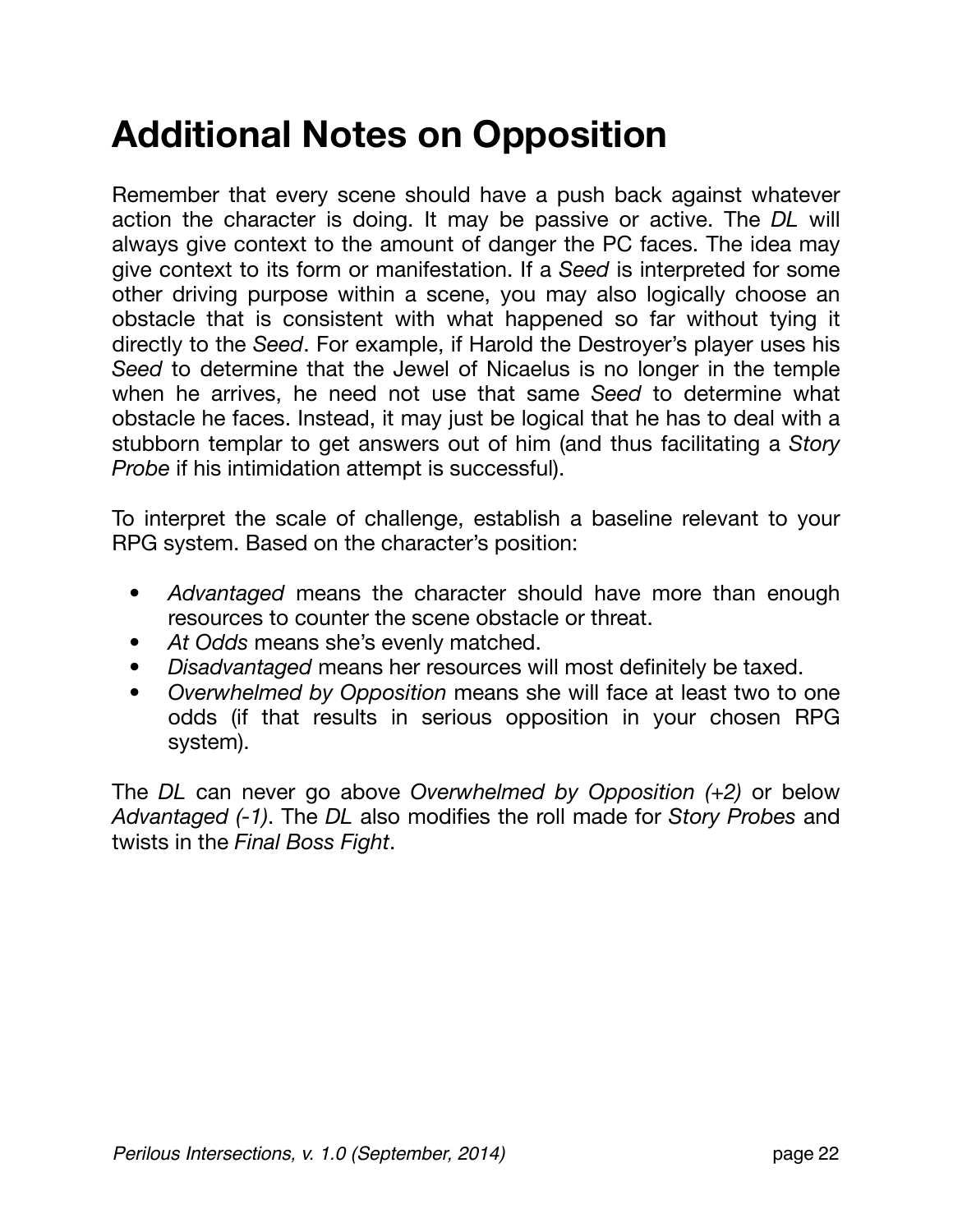## <span id="page-22-0"></span>**Graphing**

One issue many solo-goers have with their sessions is finding a convenient way to document the progress of their sessions. Here is an optional suggestion for creating a visual guide and concise summary. Using graph paper, create a box labeled on two dimensions — a numbered list of scenes along one side (you will often know approximately how many scenes will be in a game by the number of *Seeds* you draw), and the different grades of the *DL* along the *opposite* axis. Starting with "At Odds" at scene one, trace a line from point to point as scenes unfold. Make a quick, concise note at each scene point to summarize the action within, with short phrases of 2-3 words each. This simply gives a quick overall picture of the action and points of most or least dramatic tension.

At the bottom of the page, keep a place to mark the *Big Questions* to see the plot revealed. Use pencil, or at least leave space for amending, as the *Big Questions* will likely go through some changes. Lastly, make a list off to the side of your Seeds and tick them off as scenes progress.

A sample worksheet is provided in the end of these rules.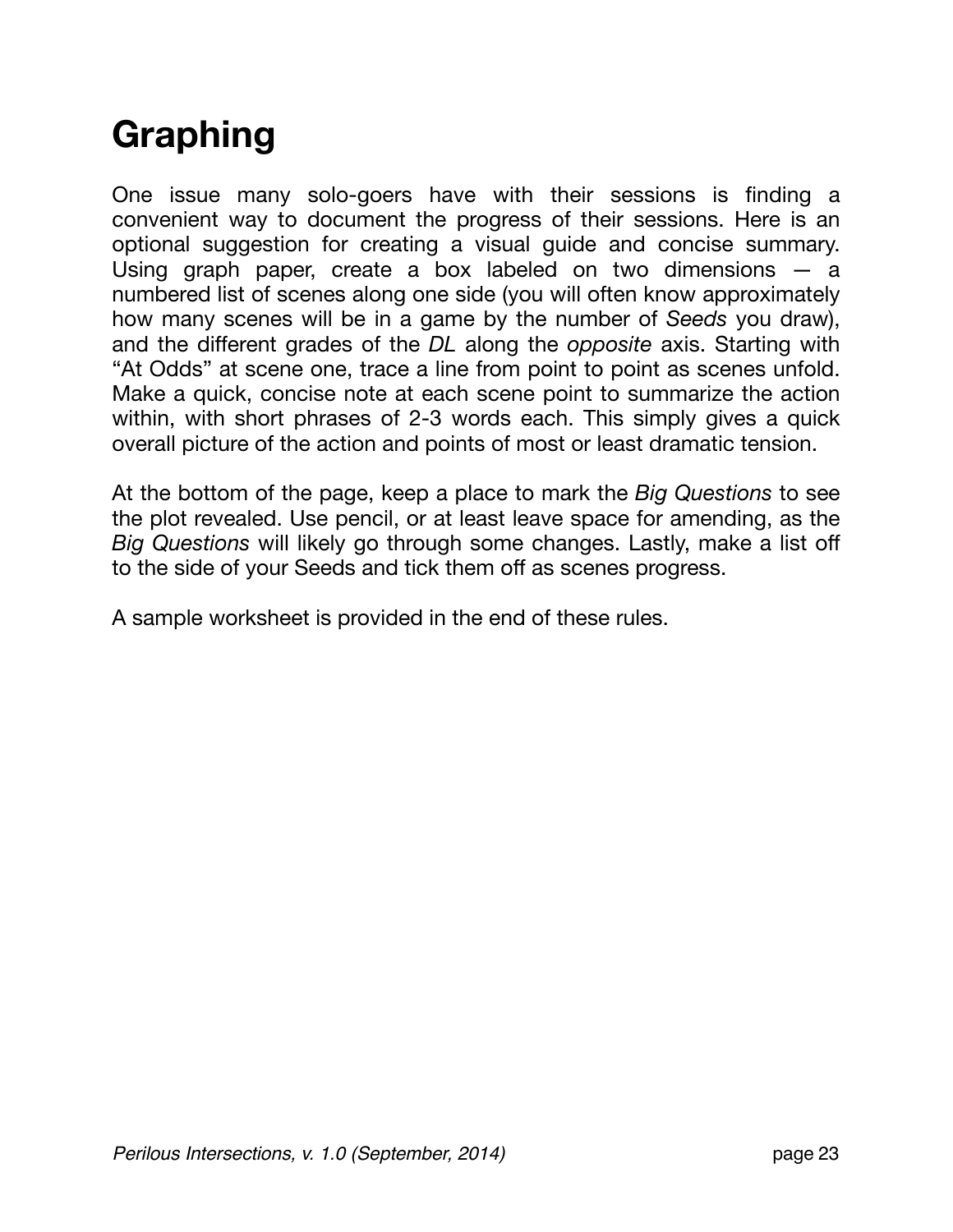## <span id="page-23-0"></span>**Dials**

*Perilous Intersections* is a general framework with enough latitude for the player to make on-the-spot decisions. There's plenty of room to tinker with it. You can also play with dials to adjust for different styles of adventures and genres. Generally this will be done by designing a good *raison d'être*, *Seeding* and adding structure to the *Big Questions*. Just like *Seeding*, in which you can preload issues you'd like to see in your game, you can absolutely begin with some of the *Big Questions* already answered. You can also jump around, re-order, or eliminate parts of the three stages (*Something Amiss*, *The Opposition Rears Its Ugly Head*, *The Final Boss Fight*, *The Aftermath*).

Want a *murder mystery*? No problem! Questions will be answered in the following order:

- 1. How? (The scene of the grisly crime and its clues)
- 2. What? (A pattern of murders presents itself)
- 3. Why? (The motive or motives are deduced)
- 4. Who? (Enough evidence to confront the main suspect)

Want an adventure about *space marines*? Seed some weird sounding aggressive alien species, answer *Who* in advance, and eliminate *Why*.

What about a *US Marshals manhunt*? Start with an answered *Who* and end with *Where* last.

Some stories are only going to have need for one or two *Big Questions* total. If that's the case, pick the one and give the same question a few phases so that its answer really is drawn out over four parts. Perhaps an evil overlord threatens the kingdom. The only unanswered questions the player might have in mind are *How* and *Where* the big confrontation will happen. *Where* seems like the final one to be asked, while *How* might be split into three parts that details how reconnaissance reveals troop movements, court scenes reveal traitors in our midst, and so forth.

Four *Big Questions* to trigger the *Final Boss Fight* is the default with two of the questions being optional. It's fine, of course, to expand that number to all six, or split some of the questions up. In doing so, you will also have to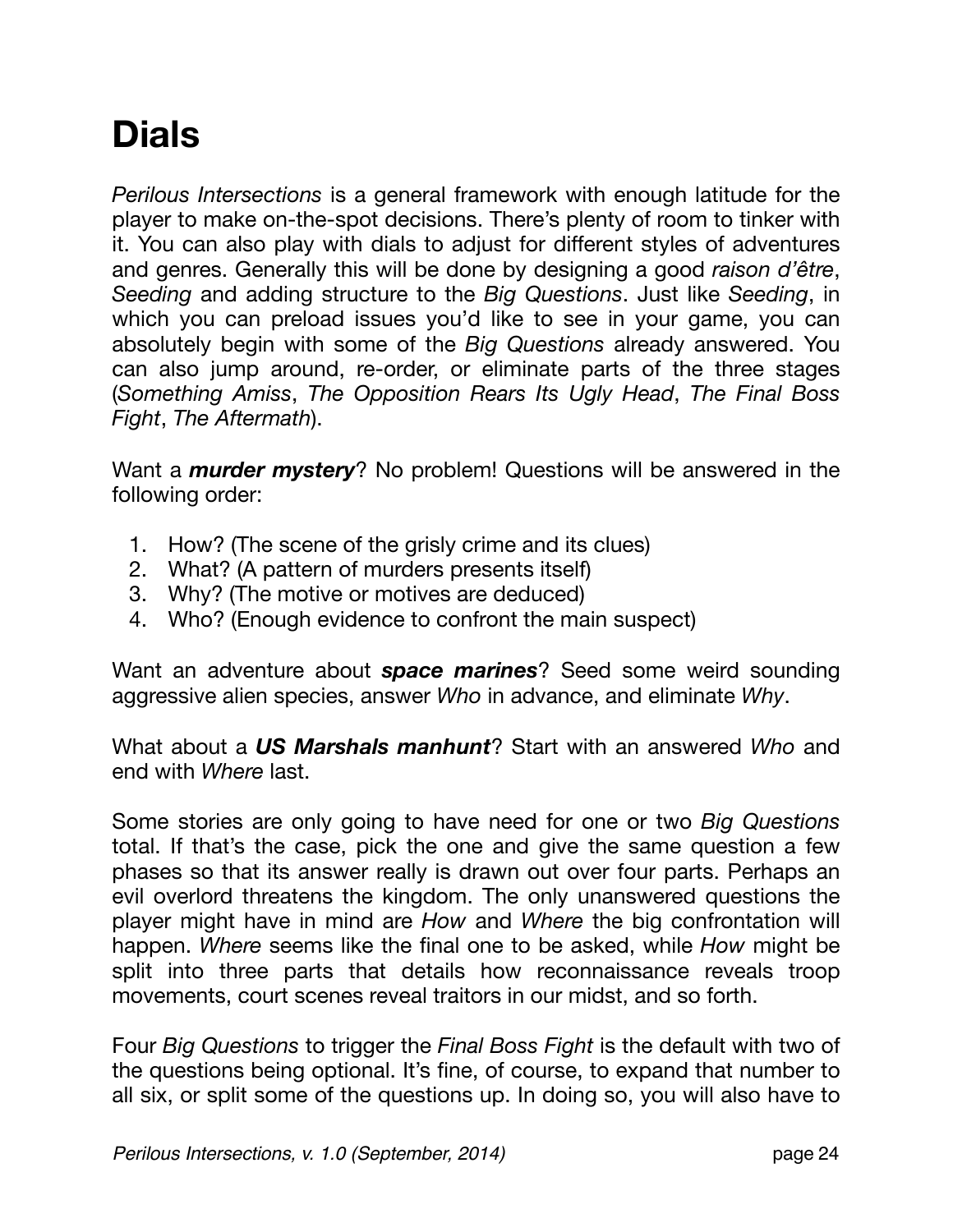make a decision about where the four stages of play fall within the line of questioning.

Back to our manhunt example, maybe *Where* is really the only relevant thing for your purposes (you don't feel like delving into any depth of determining motives). Instead, you want to triangulate the location and direction your fugitive has been. Really that's a *How* (how he's getting around), and three stages of *Where* as the protagonist tracks sightings. Basically, you're answering the one question three times. If that's too long, eliminate one of the multiples.

Some adventures are already going to be about facing off against a known enemy. The protagonist's and antagonist's goals of competition (each wanting to harm the other) are already known. In this case, feel free to eliminate the number of *Big Questions* to whatever will answer the bare essentials in order to facilitate a final showdown, thereby expediting an otherwise needless buildup. A *Something Amiss* stage just might not make sense. The two sides are trying to affect each other from the get go… *Rears Its Ugly Head* stage makes sense from the very beginning. At other times, the standard start-up with *Danger Level* set at *Advantageous (-1)* may not be appropriate. Feel free to change that too.

Likewise, the reason for the number of starting *Seeds* is not just to direct pacing, but to adjust the challenge level of the adventure. The fewer *Seeds* there are, the the quicker the increase of difficulty your protagonist will encounter. The PC will have much less time to counter the threat, and when the showdown occurs, the chances are high that the opposition will be more than she can handle. The *Big Questions* will start to get answered with or without the PC's involvement, precipitating in a dynamic, dramatic, upward curve. With more *Seeds*, the PC will be able to take a bit more time seeing patterns, and intrigue can build more organically. The PC can also take actions to lessen the potential threat. Without the need to answer the *Big Questions* so quickly, the unfolding of the plot can feel more natural. The *Big Questions* will also change throughout play, bringing in unexpected twists.

Imposing an order to your *Big Questions* will probably have the greatest impact to the overall difficulty of your scenario. Sometimes a specific order will rule out certain logical discoveries, or limit what a character can do.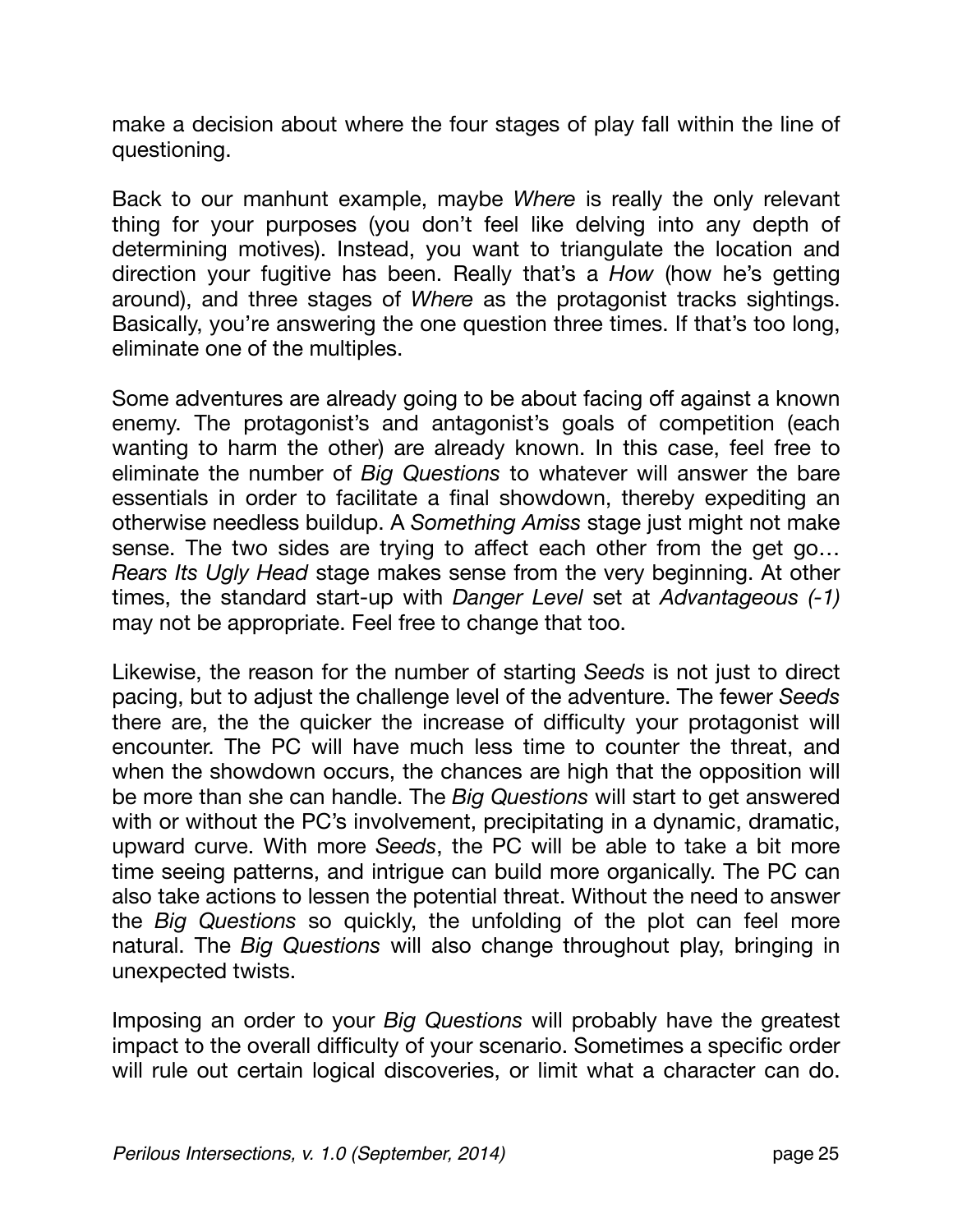This may box the PC into an uncomfortable corner, perhaps even elevating the drama as she discovers dead ends and failure.

In essence, bend these guidelines to your will. If something doesn't make sense in the context of your adventure, then throw it out! You can always reevaluate the situation as you're going along in your adventure. If it makes sense to jump forward into some future phase, or answer one of the *Big Questions* on the spot because it's the only logical explanation, then do so! If the twists demanded by the *Final Big Boss Fight* are too hard to interpret, then discard them!

Your experience should be personal. These are guidelines, and away to introduce some uncertainty into your solo adventures. You may never play the same way twice. With practice, you will understand which elements need to change for the type of solitaire adventure for which you are aiming.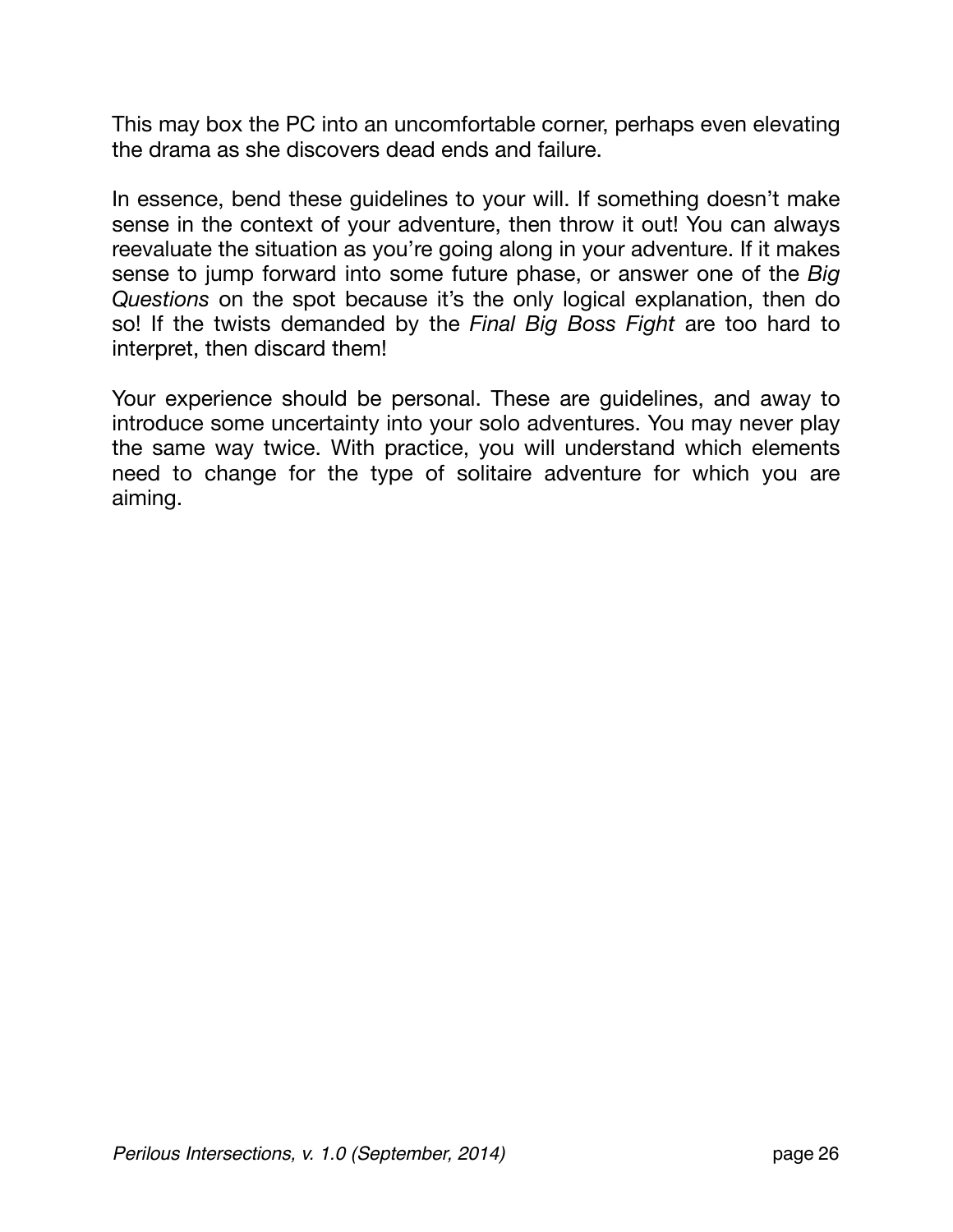### P*erilous In*"*rsec*#*ons — Adventure Workshee*t



! **Aftermath:** the final denouement

*Perilous Intersections, v. 1.0 (September, 2014)* page 27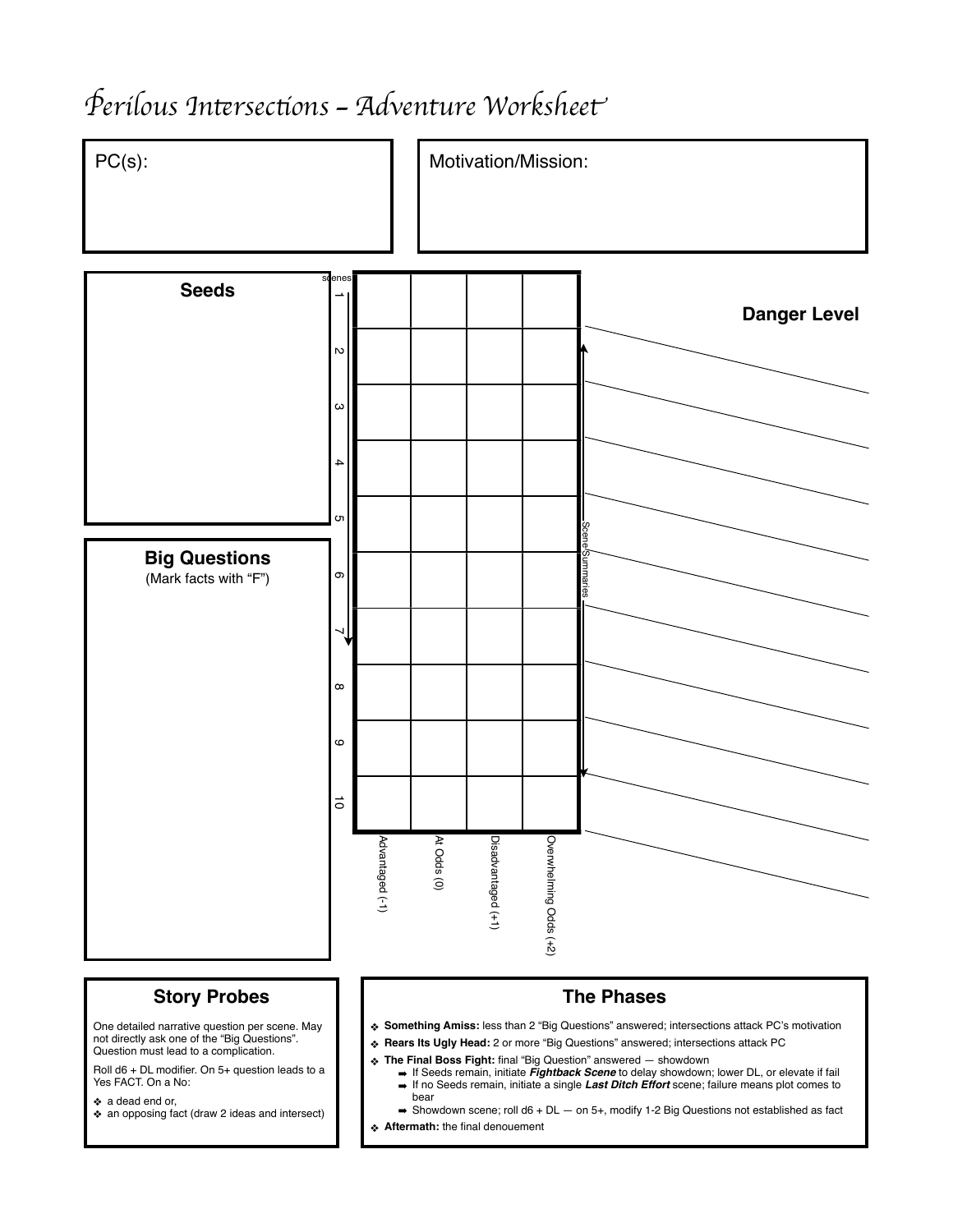## <span id="page-27-0"></span>**Example: The King's Man**

## <span id="page-27-1"></span>**Setup**

For the adventure setup, we're doing this off the cuff, so the player is not giving any specific structure to the number or format of the *Big Questions*. They will come as they come. He's also free to change his mind about these considerations mid-session.

## **Hero**

#### **Bron the Swift**

The King's man, a personal friend. A renowned hunter who is tracking the outlaws who kidnapped the princess.

## **Seeds (6)**

The player starts with 6, all random. Using Mythic event meaning generator, he gets:

- Triumph Hope
- Passion Stalemate
- Change Prison
- Refuse Power
- Spy Elements
- Bestow Friendship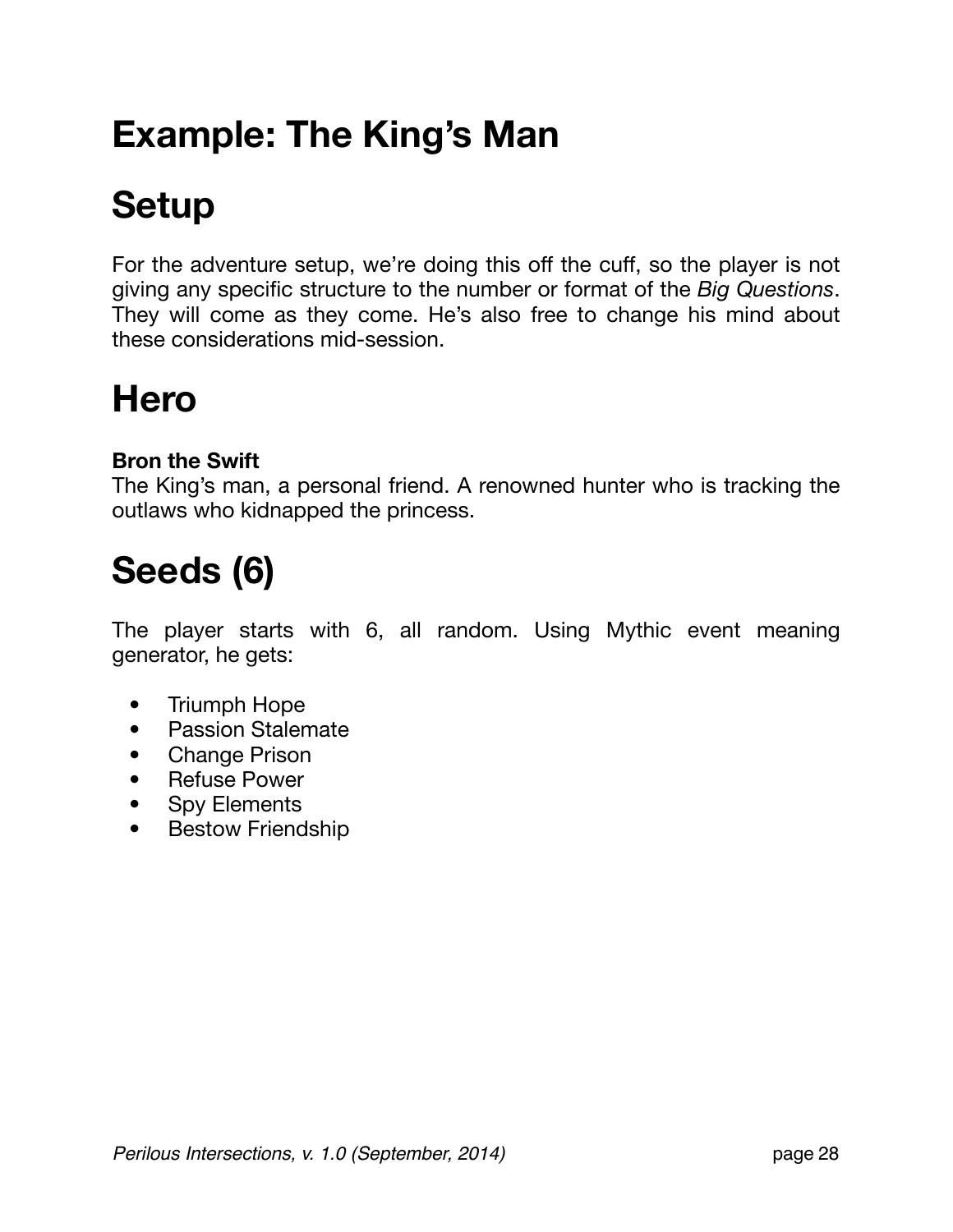## <span id="page-28-0"></span>**Something Amiss**

#### **One**

**Danger Level:** Advantageous (-1) **Scene Setup:** Bron seeks to follow the outlaws' trail. **Seeds:**

- Triumph Hope
- Passion Stalemate
- Change Prison
- Refuse Power
- Spy Elements
- Bestow Friendship

Not having any idea about what *Seed* to use yet, the player draws randomly from the list — *Change Prison*.

He might think this suggests a trap of some sort. However, that doesn't really suggest a good intersection, or something that would cause a course correction. The leader of the gang leaving behind a couple of thugs would make sense. However, we're to nudge the character's goal a bit.

Instead, we get this (a revelation): Bron sees tracks break into two. Praying on luck, he follows one set which leads to Netherhall, the King's largest dungeon full of the worst elements of the realm. When arriving on the scene, chaos ensues. A prison break not only threatens the good folk of the realm, but confuses any further tracking attempts.

Desperate, Bron spies an outlaw and clips him with an arrow, incapacitating him.

Now, we roll a *Story Probe*. Bron wants to know the identity (Who?) of the outlaw leader and where he's taken the princess. That's two questions. Our player only gets to ask one (generally any plot will only spell out these *Big Questions* a little at a time — it's up to the player to come up with a plausible reason). He asks, "Is the leader the king's nephew, Hamus, who wanted to wed the princess in the past?" See how the player asked that? The question had some specific narrative detail, which is one of the

*Perilous Intersections, v. 1.0 (September, 2014)* page 29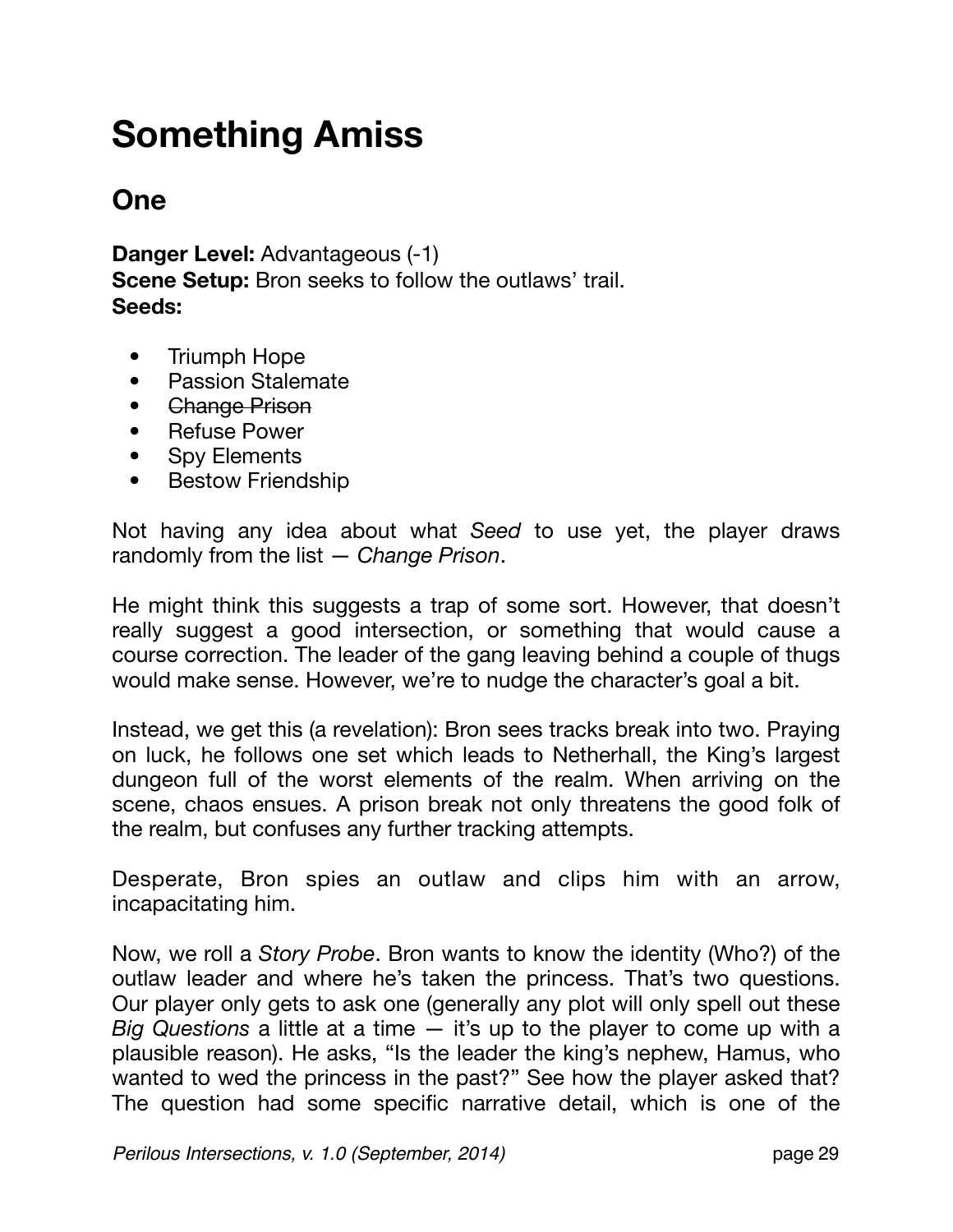player's means of exerting some story details. Permission to ask this made sense through the fiction; he incapacitated an outlaw, who has a good chance of knowing this detail.

Bron's player only gets to roll a day with a -1 because of his position on the *Danger Level (Advantageous)*. Luck is not on his side, since he rolls a 1. It's either a dead end (perhaps in handling the thug too hard, the man dies before he can answer), or a piece of not-so-reliable intel. He chooses the latter and draws a new idea — "Change Vehicle", trying to draw an intersection that will bump his first idea (Hamus) into a new trajectory. Instead, Bron's player assumes that this means Hamus's former confidant, Boris, an illegitimate son of a princeling who is rather thuggish — he is the captor of the princess and leading the thugs. Whether he's doing this for himself, or whether Hamus and him are in cahoots again can't be known for certain here. Nonetheless, we have a tentative *Who.*

Boris was wise enough not to let his goons know where he was taking the princess — that's a plausible reason Bron doesn't get to ask a second *Story Probe*. On top of that, the new situation threatens to allow the perpetrator to get away amid the confusion. So, we close and move onto the next scene.

#### *Big Questions Answered:*

• Who? Boris (unreliable)

#### **Two**

#### **Danger Level:** At Odds (±0)

**Scene Setup:** Bron goes to find the castellan of Netherhall and warn him of the King's daughter and the real threat **Seeds:**

- Triumph Hope
- Passion Stalemate
- **Change Prison**
- Refuse Power
- Spy Elements
- Bestow Friendship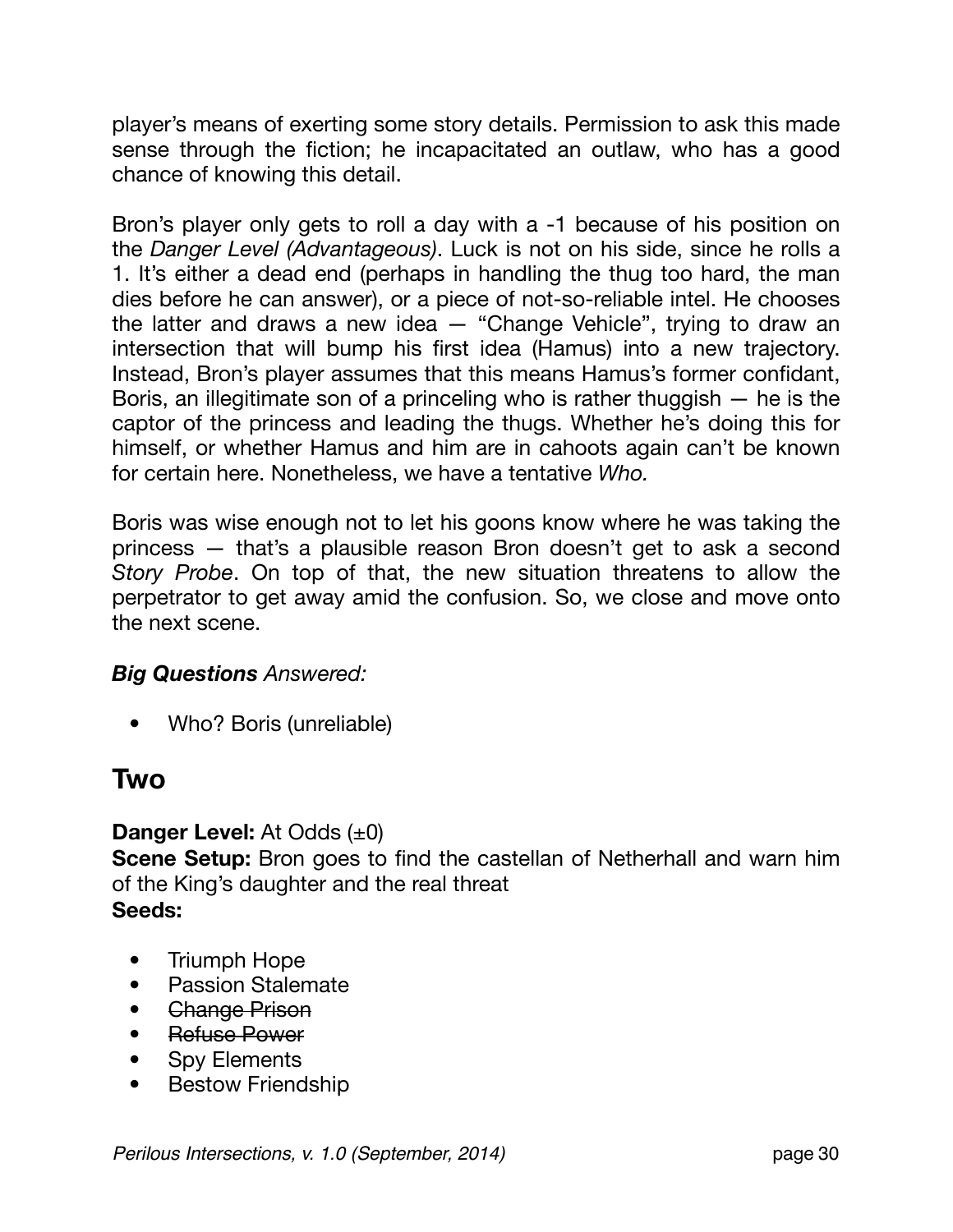*Refuse Power* sounds interesting, and Bron's player can see how this is relevant here. Since he has the license, as a player, to choose himself, he could easily go with something that might help him divert his course back where he wants, like *Triumph Hope*, but he prefers the intriguing route.

Putting this together, we get a Competing scene where Pierre, the castellan, who also happens to be the King's brother-in-law, doesn't want idiots bumbling around on his turf. Not only does he have to control the situation, it's his niece's life at stake. He doesn't know Bron, and doesn't trust her life to him. He orders Bron to stay out of the way while he and his men go on the hunt, even though Bron was doing the King a personal solid. Without social or rank skills to help out, Bron voices his protest, but can do nothing.

Now, for the Probe: not being in any position to get anything from Pierre, Bron only inquires of the steward of the castle, asking, "Did these prisoners have a connection with Boris?" His position on the *DL* doesn't grant a modifier to his roll, but get's lucky — he rolls a 5. Even without a modifier anything above a 5 works, so that's a *Yes*.

Turns out that, in fact, many of the outlaws imprisoned at Netherhall were bannermen of Boris, and many seemed ready as if prepared for the prison break.

Bron begins to piece together the plot — it appears Boris may be planning to challenge the throne. With the princess as bride, and old alliances reforged — he may have a chance to topple the King. Whether it's truly Boris, or Hamus, Bron can only take the outlaw's word he questioned with a grain of salt. However, he has enough for a *How.*

#### *Big Questions Answered:*

- Who? Boris (unreliable)
- How? By reforging old alliances  $-$  rivals of the king  $-$  and taking the princess as bride

Now that two *Big Questions* are answered, that moves us into the *Rears Its Ugly Head* phase. This is sort of a setback for the character, and a question has been answered. Either way, that's one step more dangerous.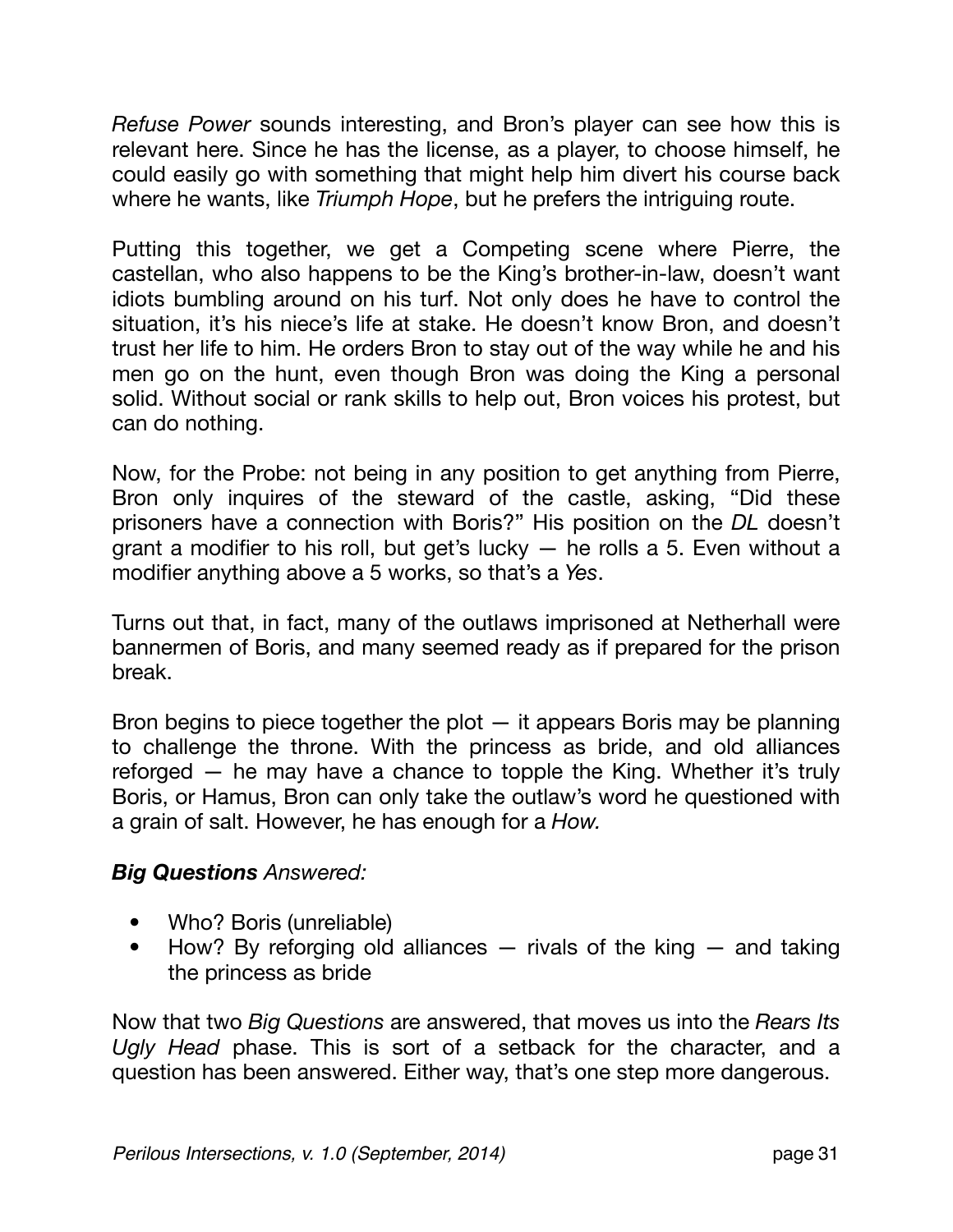## <span id="page-31-0"></span>**Rears Its Ugly Head**

### **Three**

**Danger Level:** Disadvantageous (+1)

**Scene Setup:** Bron decides to sort out who is really behind the thing. He plans to go directly to Boris's lands to see what he can find out **Seeds:**

- Triumph Hope
- Passion Stalemate
- **Change Prison**
- Refuse Power
- Spy Elements
- Bestow Friendship

Here, Bron's player picks *Bestow Friendship*, which he hopes can strategically give him an edge in the story. He wants to reduce the potential *Danger Level*, so he has hopes that he will be able to survive a final confrontation and stem the threat. Since we're in the next phase, the intersection becomes a collision — attacking Bron or his interests more directly.

Thinking about it, Bron's player feels that the hero has been caught and is given an ultimatum: join us, or die! He imagines some real badasses (some of the worst dregs from Netherhall and evil men who can't abide the stench of the king or anyone who supports him). As soon as Bron steps on Boris's land, the mounted riders come out of the woodwork. He's outmanned and they press him hard.

Failing a check to disguise himself as a no-good outlaw, the riders see through the sham. They offer for him to join them against the king. Here, Bron sees it as on opportunity to work from within. As a spy, he can get close to Boris (or Hamus if he's still behind it). At least, he might get close to the princess and help her escape. He fools them, and they take him on to Castle Borislav.

For his Probe, Bron's player asks, "Is Hamus there consorting with Boris?" With  $a +1$  to his roll, the player is more assertive that he will find an

*Perilous Intersections, v. 1.0 (September, 2014)* page 32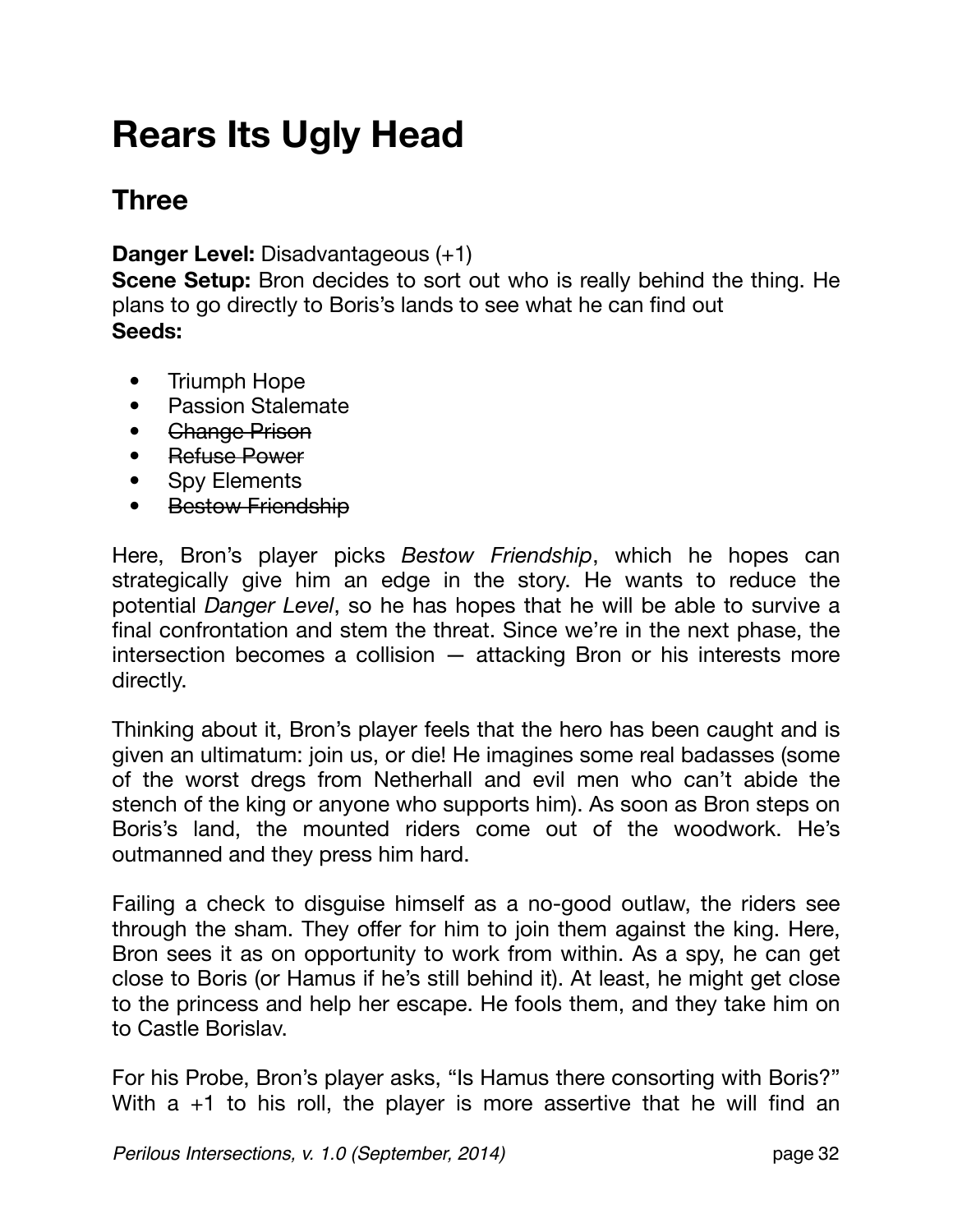affirmative. Rolling a 4, that's a *Yes*. He's there. Bron saw him and overheard some conversation. That's an inconvenient answer in many ways — Bron will have to tell the King that his nephew, who the King adores, is a traitor. This will get complicated quickly. Getting this info, Bron has scored a success. He's in close to the conspirators, and he's avoided answering two more *Big Questions*, but effectively made the two he knows off limits to twists later. However, from now on forward, events will precipitate quickly. He'll have to work very pro-actively and boldly to prevent further escalation of the *DL*. The player is also under no duress to get more questions answered as he still has three *Seeds* left. This is why he went to clarify an unreliable question, rather answer a new one.

#### *Big Questions Answered:*

- Who? Hamus, backed by Boris (now an absolute)
- How? By reforging old alliances rivals of the king and taking the princess as bride

#### **Four**

#### **Danger Level:** At Odds (±0)

**Scene Setup:** Bron tries to find where they are keeping the princess and escape with her

#### **Seeds:**

- Triumph Hope
- Passion Stalemate
- Change Prison
- Refuse Power
- Spy Elements
- Bestow Friendship

*Passion Stalemate* shows that, after quickly finding the princess's tower room (it's always a tower room, right?), Bron bursts in like Luke Skywalker and says, "I'm here to rescue you!" To which, he surprisingly learns that she is in on the deal, loves Hamus, hates her Father, and calls the guards. *Ouch!*

Now comes a big chase scene as guards pursue Bron through hallways. Due to the current *DL*, he's able, at least, to avoid them and somehow

*Perilous Intersections, v. 1.0 (September, 2014)* page 33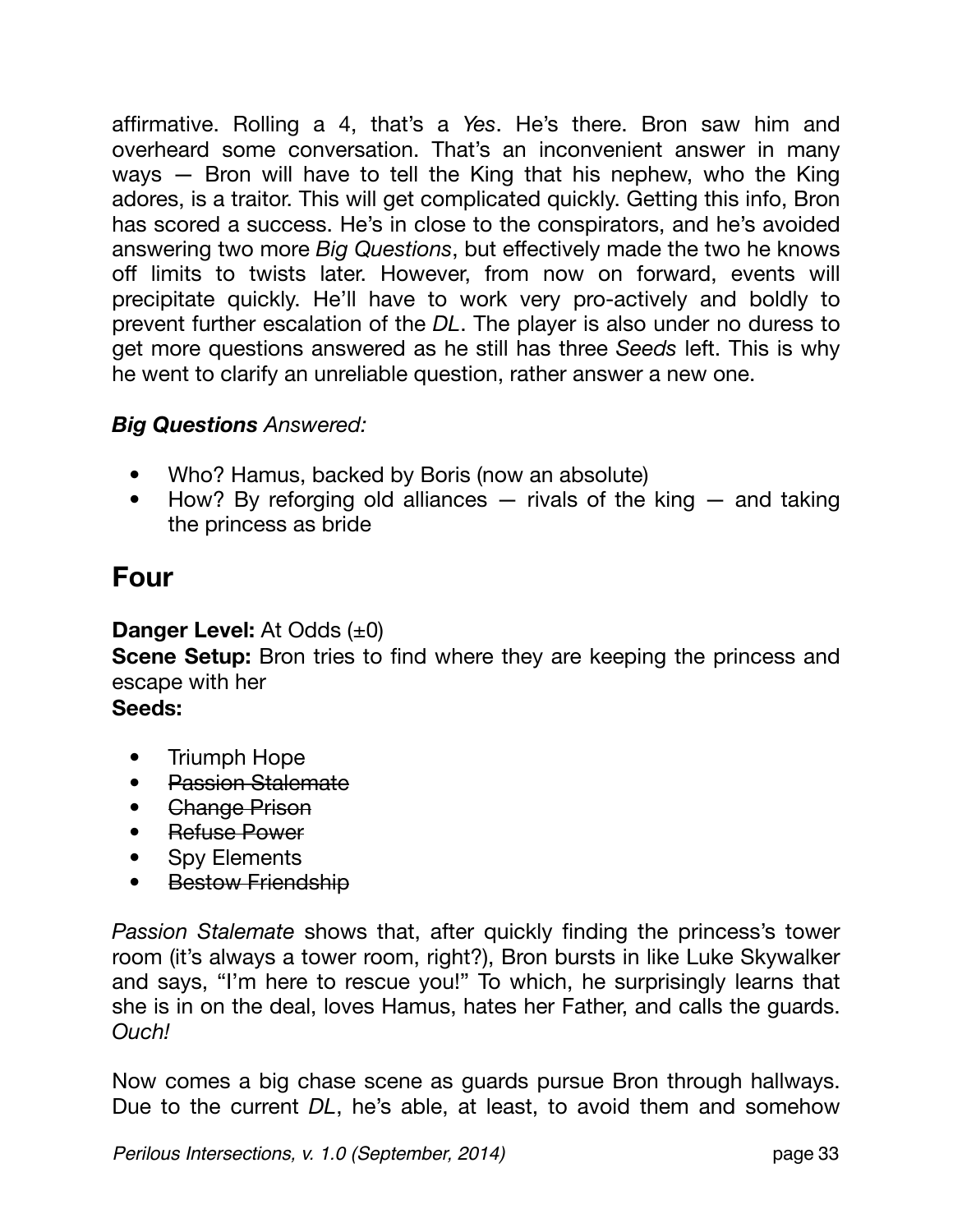escapes into the woods. The jig is up! Boris and Hamus know all about the spy in the works and have marked Bron. This also answers some *Big Questions*. *Who* gets a bit more detailed, and it seems we for sure know (as if we didn't already) that *What* is all about about toppling King Henri-Alexandre. Bron's player didn't ask that as a Probe, but it's staring out at him. *Why* is also there too, because they all hate the King for something… it's a bit vague, but there's context for that.

That means, for his Probe, Bron can try to get a firmer answer on one of those questions. With everything answered, to some degree (*Where* doesn't really seem important…if it was, we would know at least where the conspirators are now too), and two *Seeds* left over, Bron can try some *Fightback Scenes* to work the *DL* down. It doesn't matter that everything got answered this scene — the *DL* can only inch its way up or down one step at a time. Next scene will be elevated again to *Disadvantaged*. However, if successful, Bron can try two more scenes to lower that to some level that he can defeat the plot.

Probe: "Are they seeking revenge for the past because Henri-Alexandre was abusive to Hamus and Charlotte when they were young?" A 5 means that's a *Yes*. That's not going to be an easy sell to the king. Yet, Bron is loyal — although tainted now by this new and messy truth.

#### *Big Questions Answered:*

- Who? Hamus, backed by Boris (absolute)
- What? Topple the king (unreliable)
- How? By reforging old alliances  $-$  rivals of the king  $-$  and taking the princess as bride (absolute)
- Why? Revenge for past abuses (absolute)

### **Five**

During the next scene (a *Fightback Scene*), Bron goes to the king to tell him the troubles and try to get him to muster an army to defeat Hamus and his minions. Using *Triumph Hope*, the king is adamant that his daughter would never harbor any such feelings against him. However, he slumps into a fit of depression and issues no decree of action. Bron is unable to affect the morose monarch and instead goes to Hansel, his steward. Bron convinces him that defeat will be nigh if nothing is done. It's